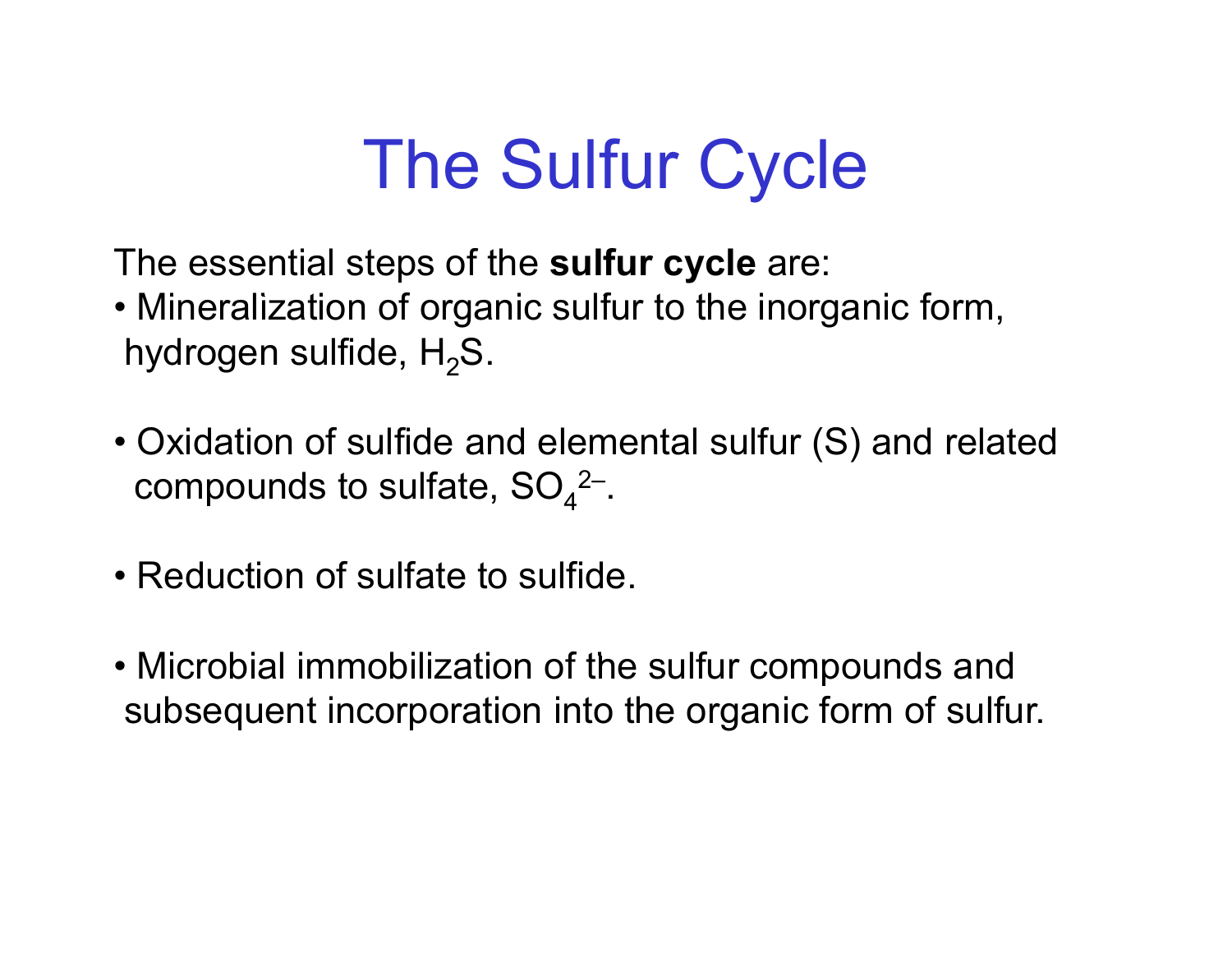# The Sulfur Cycle

These are often termed as follows:

These are often termed as follows:<br>Assimilative sulfate reduction (sulfur assimilation) in which sulfate (SO $_{\rm 4}^{\rm 2-})$  is reduced to organic sulfhydryl groups (R–SH) by plants, fungi and prokaryotes. The oxidation states of sulfur are +6 in sulfate and –2 in R–SH.

*Desulfuration* and *Dissimilative sulfur reduction* in which or ganic molecules containing sulfur can be desulfurated, producing  $\mathsf{H}_{2}\mathsf{S}.$ Note the similarity to deamination.

Oxidation of hydrogen sulfide produces elemental sulfur (Sº), oxidation state  $= 0$ . This reaction is done by the photosynthetic green and purple sul fur bacteria and some chemolithotrophs. Further *oxidation of elemental sulfur* produces sulfate.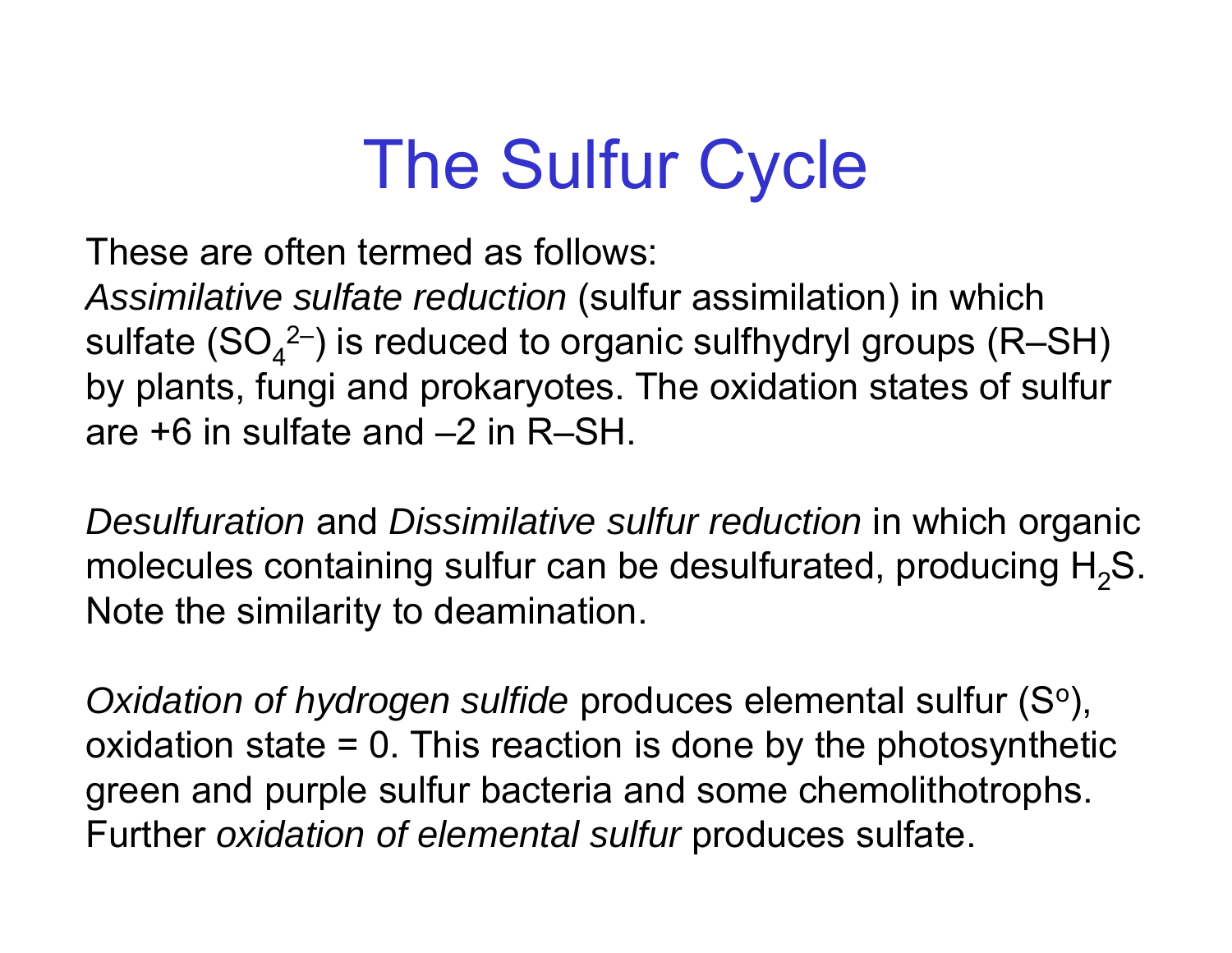#### The Sulfur Cycle

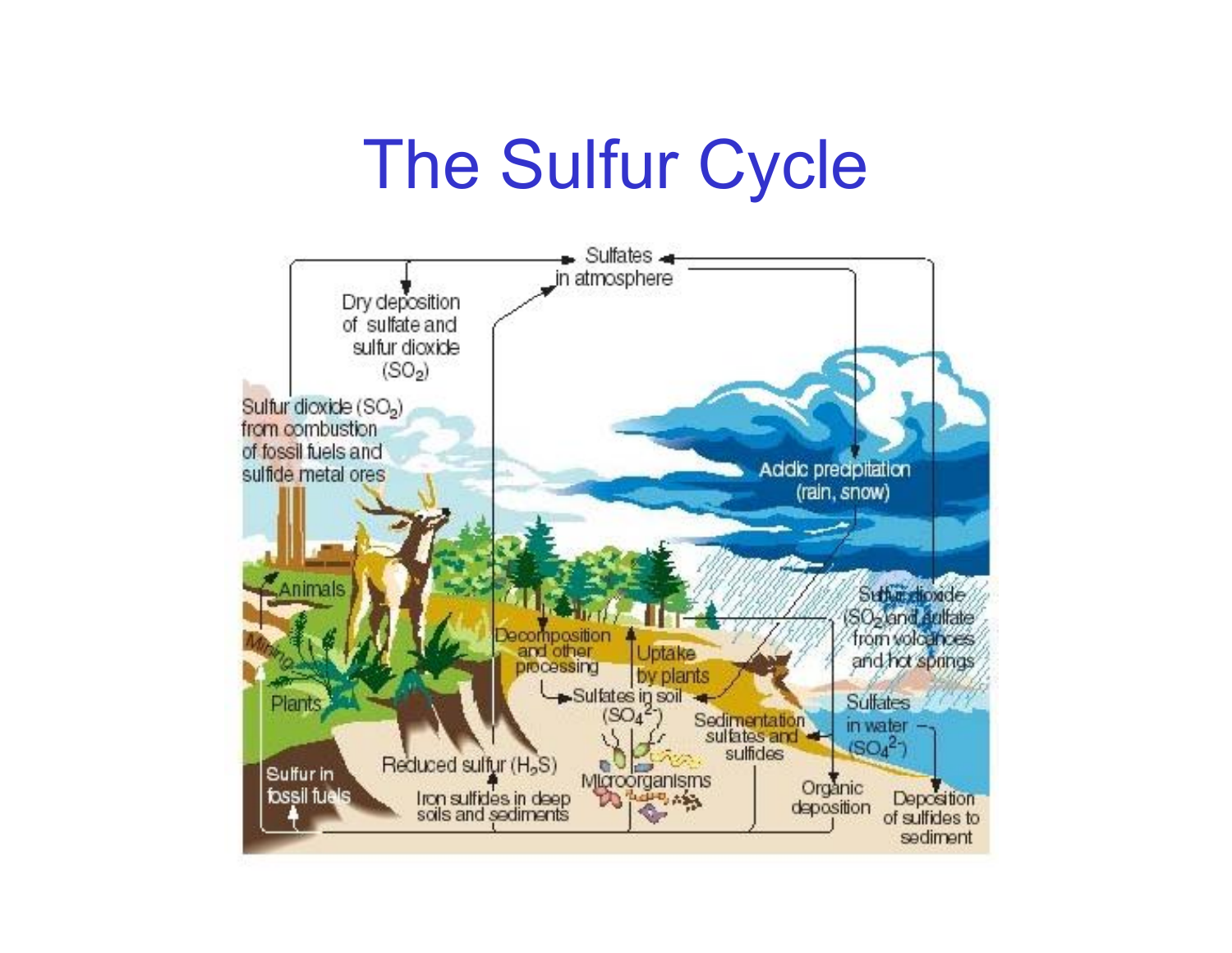# Sulfur Reservoirs in Nature

Reservoirs of sulfur atoms:

- The largest physical reservoir is the Earth's crust where sulfur is found in gypsum (CaSO $_4$ ) and pyrite (FeS $_2$ ).
- The largest reservoir of biologically useful sulfur is found in the ocean as sulfate anions (2.6 g/L), dissolved hydrogen sulfide gas, and elemental sulfur.
- •Other reservoirs include:
	- - Freshwater - contains sulfate, hydrogen sulfide and elemental sulfur
	- Land contains sulfate
	- -Atmosphere - contains sulfur oxide (SO<sub>2</sub>) and methane sulfonic acid (CH $_{3}$ SO $_{3}$ <sup>-</sup>); volcanic activity releases some hydrogen sulfide into the air.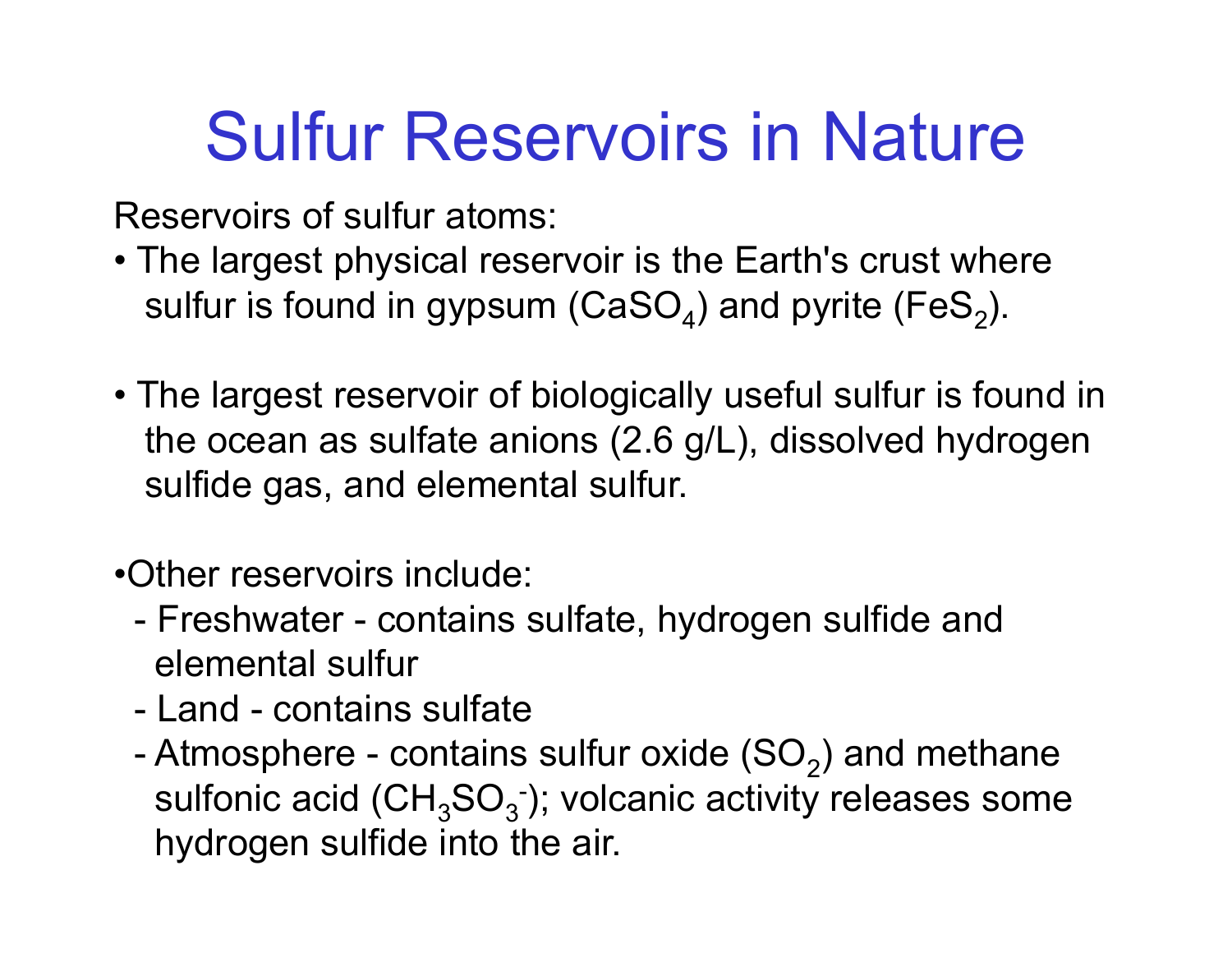# Sulfur in Fossil Fuels

Human impact on the sulfur cycle is primarily in the production of sulfur dioxide (SO<sub>2</sub>) from industry (e.g. burning coal) and the internal combustion engine. Sulfur dioxide can precipitate onto surfaces where it can be oxidized to sulfate in the soil (it is also toxic to some plants), reduced to sulfide in the atmosphere, or oxidized to sulfate in the atmosphere as sulfuric acid, a principal component of acid rain.

70 Tg(S) per year in the form of SO $_{\rm 2}$  comes from fossil fuel combustion and industry 2.8 Tg(S) from wildfires 8 Tg(S) per year from volcanoes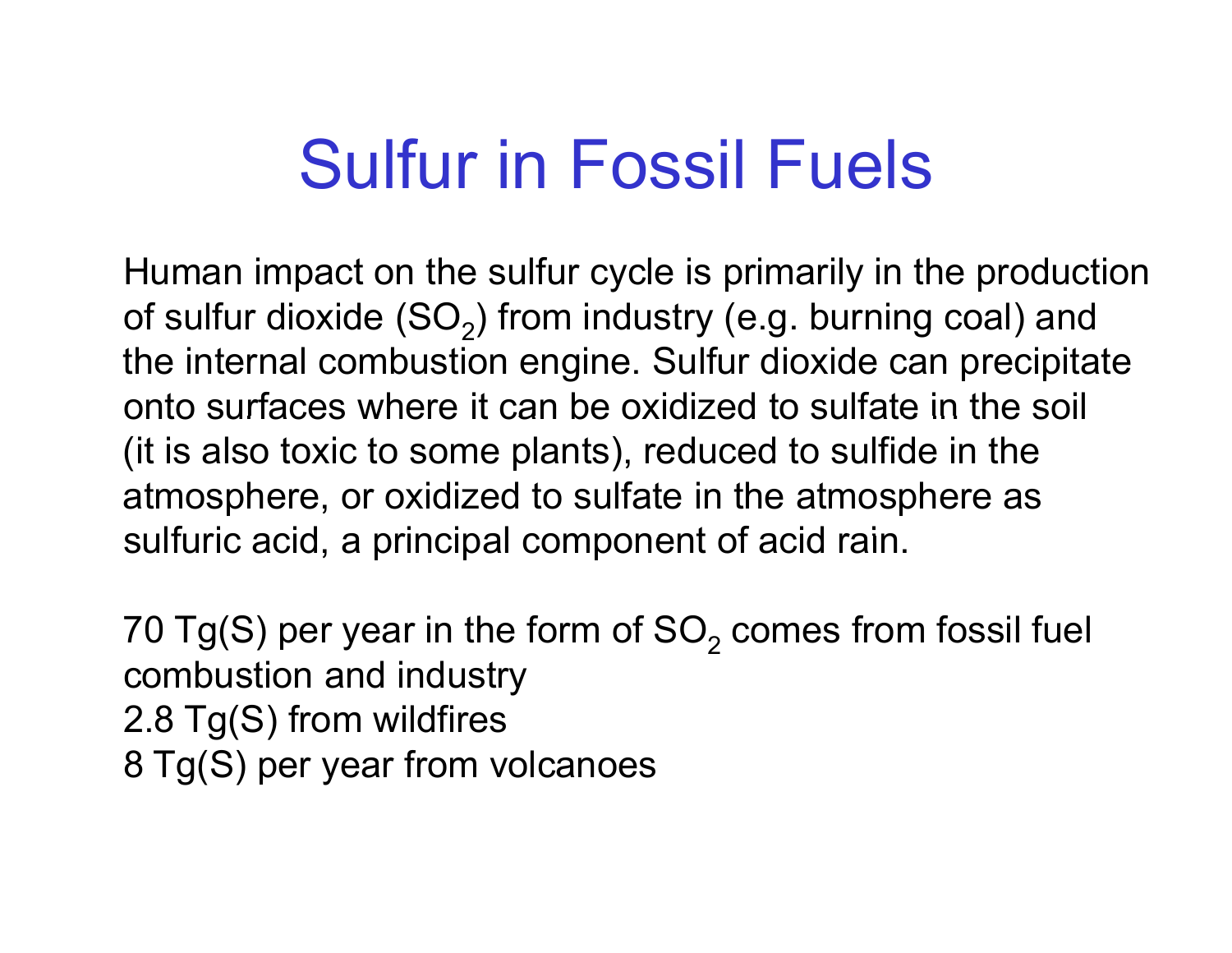#### Acid Rain

#### **Formation of sulfuric acid by radical chemistry**

In the gas phase sulfur dioxide is oxidized by reaction with the hydroxyl radical via a intermolecular reaction:

 $\mathsf{SO}_2^{}$  + OH $\cdot$   $\rightarrow$  HOSO $_2^{}$ 

which is followed by:

 $\mathsf{HOSO}_{2}^{\phantom{\prime}}\text{+O}_{2}^{\phantom{\prime}}\text{+HO}_{2}^{\phantom{\prime}}\text{+SO}_{3}^{\phantom{\prime}}$ 

In the presence of water sulfur trioxide  $(SO_3)$  is converted rapidly to sulfuric acid:

 $SO<sub>3</sub>(g) + H<sub>2</sub>O(l) \rightarrow H<sub>2</sub>SO<sub>4</sub>(l)$ 

http://www.epa.gov/acidrain/effects/surface\_water.html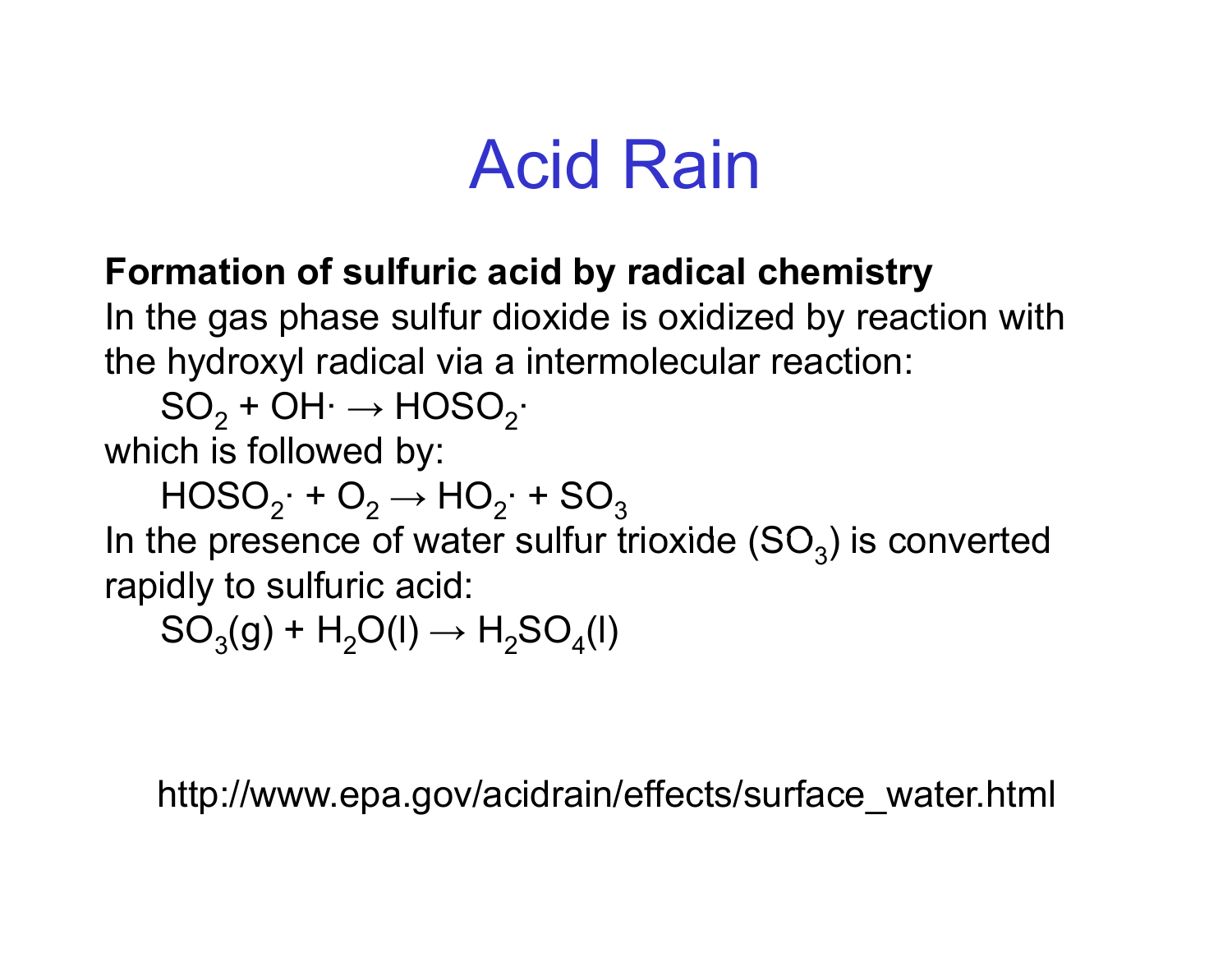# Chemistry in Cloud Droplets

When clouds are present the loss rate of SO<sub>2</sub> is faster than can be explained by gas phase chemistry alone. This is due to reactions in the liquid water droplets

**Hydrolysis** 

Sulphur dioxide dissolves in water and then, like carbon dioxide, hydrolyses in a series of equilibrium reactions:

 $\mathsf{SO}_2^{\phantom{\prime}}(\mathsf{g})$ + H<sub>2</sub>O  $\blacktriangleright$   $\mathsf{SO}_2^{\phantom{\prime}}$ H<sub>2</sub>O  $\mathsf{SO}_2\text{-}\mathsf{H}_2\mathsf{O} \blacktriangleright \mathsf{H}^\text{-}\text{-}\mathsf{HSO}_3^{-}$  $\mathsf{HSO}_{3}^{-} \rightarrow \mathsf{H}^{+} \texttt{+SO}_{3}$ 2-

**Oxidation** 

There are a large number of aqueous reactions that oxidize sulfur from S(IV) to S(VI), leading to the formation of sulphuric acid. The most important oxidation reactions are with ozone, hydrogen peroxide and oxygen (reactions with oxygen are catalysed by iron and manganese in the cloud droplets).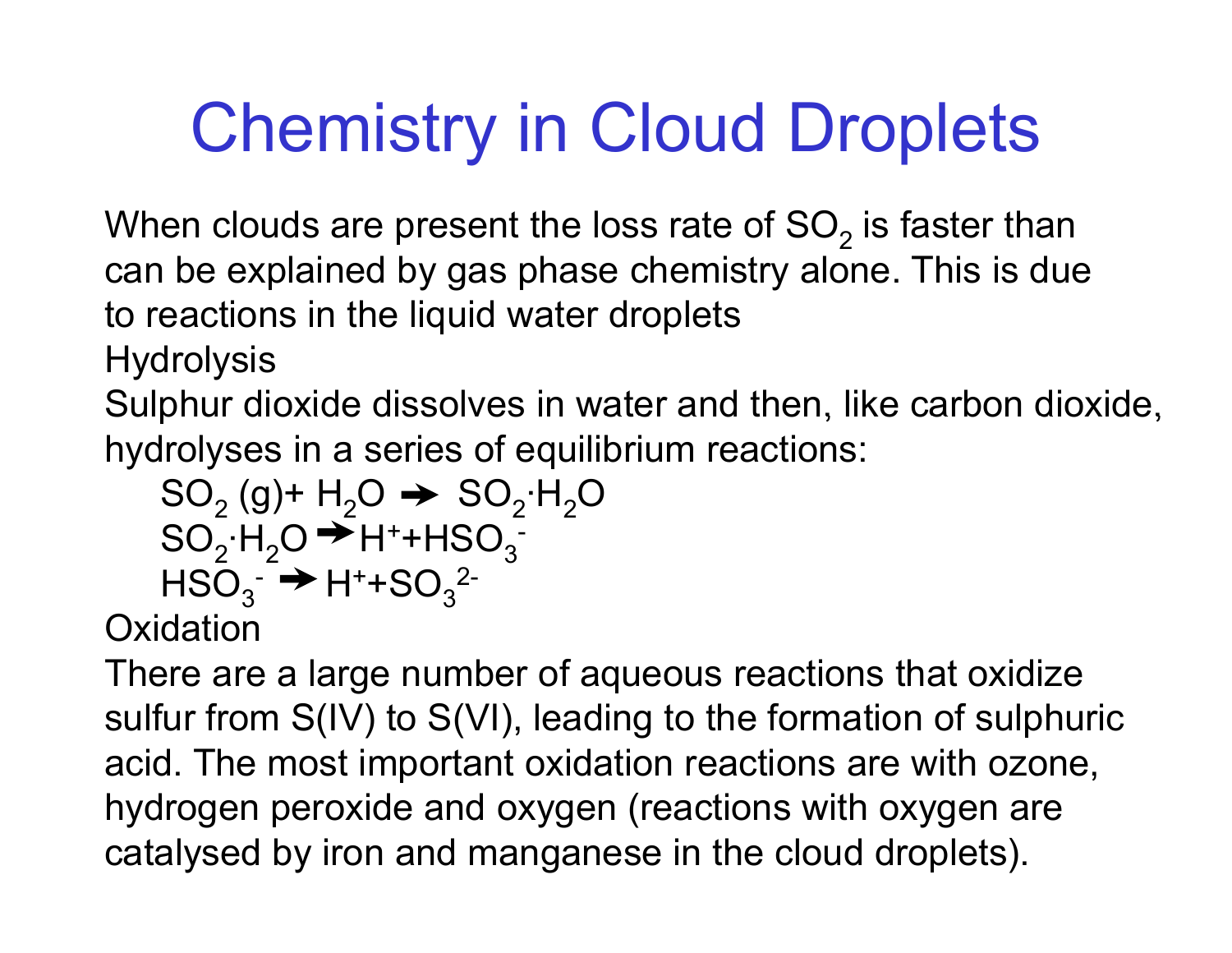#### Environmental Effects: Water

Both the lower pH and higher aluminum concentrations in surface water that occur as a result of acid rain can cause damage to fish and other aquatic animals. At pHs lower than 5 most fish eggs will not hatch and lower pHs can kill adult fish. As lakes become more acidic biodiversity is reduced. Acid rain has eliminated insect life and some fish species, including the brook trout in some Appalachian streams and creeks. However, there has been some debate on the extent to which acid rain contributes to lake acidity (i.e., that many acid lakes may result primarily from characteristics of the surrounding watershed, and not the rain itself). The EPA's website states: *"Of the lakes and streams surveyed, acid rain caused acidity in 75 percent*  of the acidic lakes and about 50 percent of the acidic streams".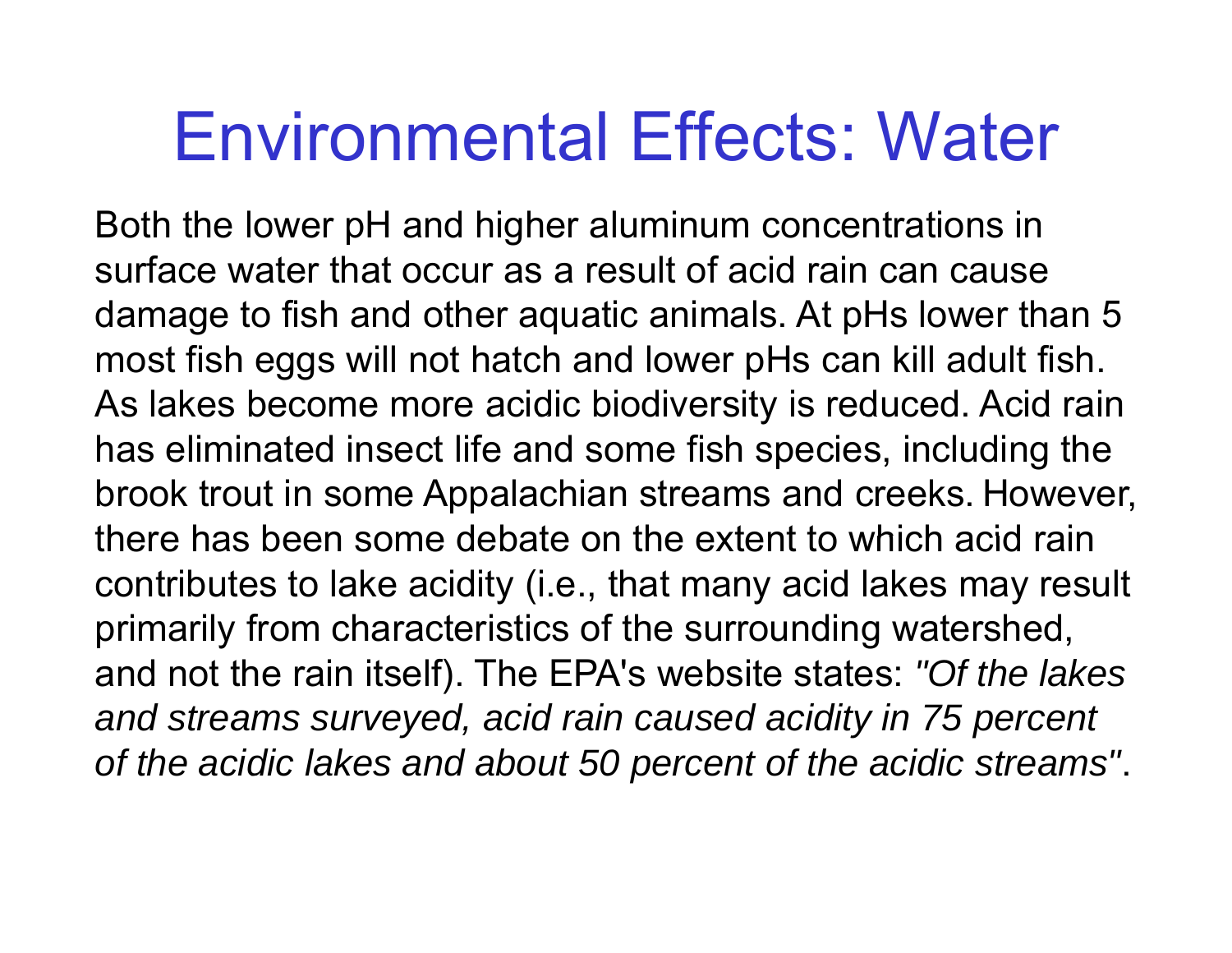#### Environmental Effects: Soil

Soil biology can be seriously damaged by acid rain. Some tropical microbes can quickly consume acids but other microbes are unable to tolerate low pHs and are killed. The enzymes of these microbes are denatured (changed in shape so they no longer function) by the acid. The hydronium ions of acid rain also mobilize toxins and leach away essential nutrients and Minerals. Acid rain can slow the growth of vulnerable forests and cause leaves and needles to turn brown and fall off. High altitude forests are especially vulnerable as they are often surrounded by clouds and fog which are more acidic than rain. Other plants can also be damaged by acid rain but the effect on food crops is minimized by the application of fertilizers to replace lost nutrients. In cultivated areas, limestone may also be added to increase the ability of the soil to keep the pH stable, but this tactic is largely unusable in the case of wilderness lands.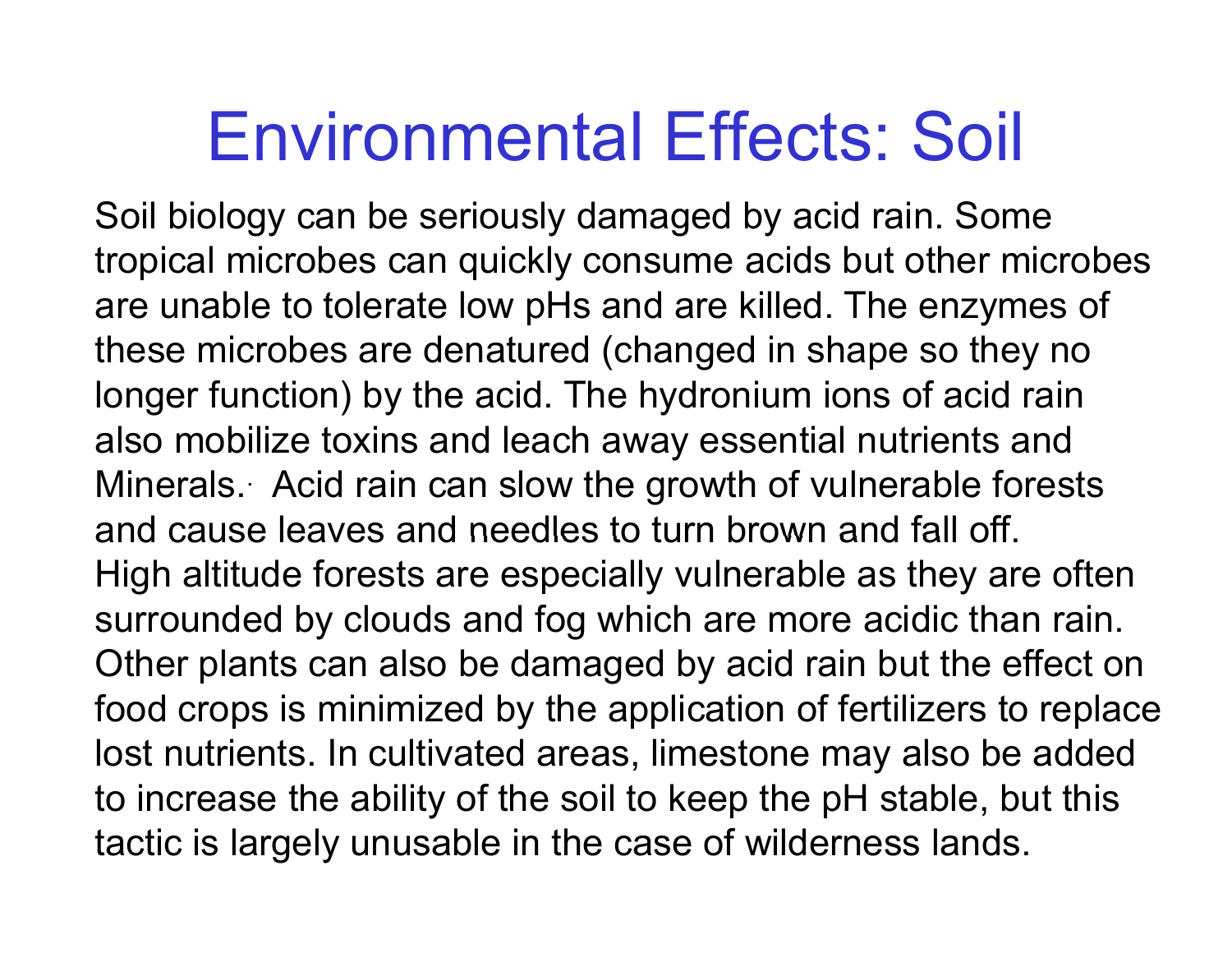

Effect of acid rain on a forest, Jizera Mountains, Czech Republic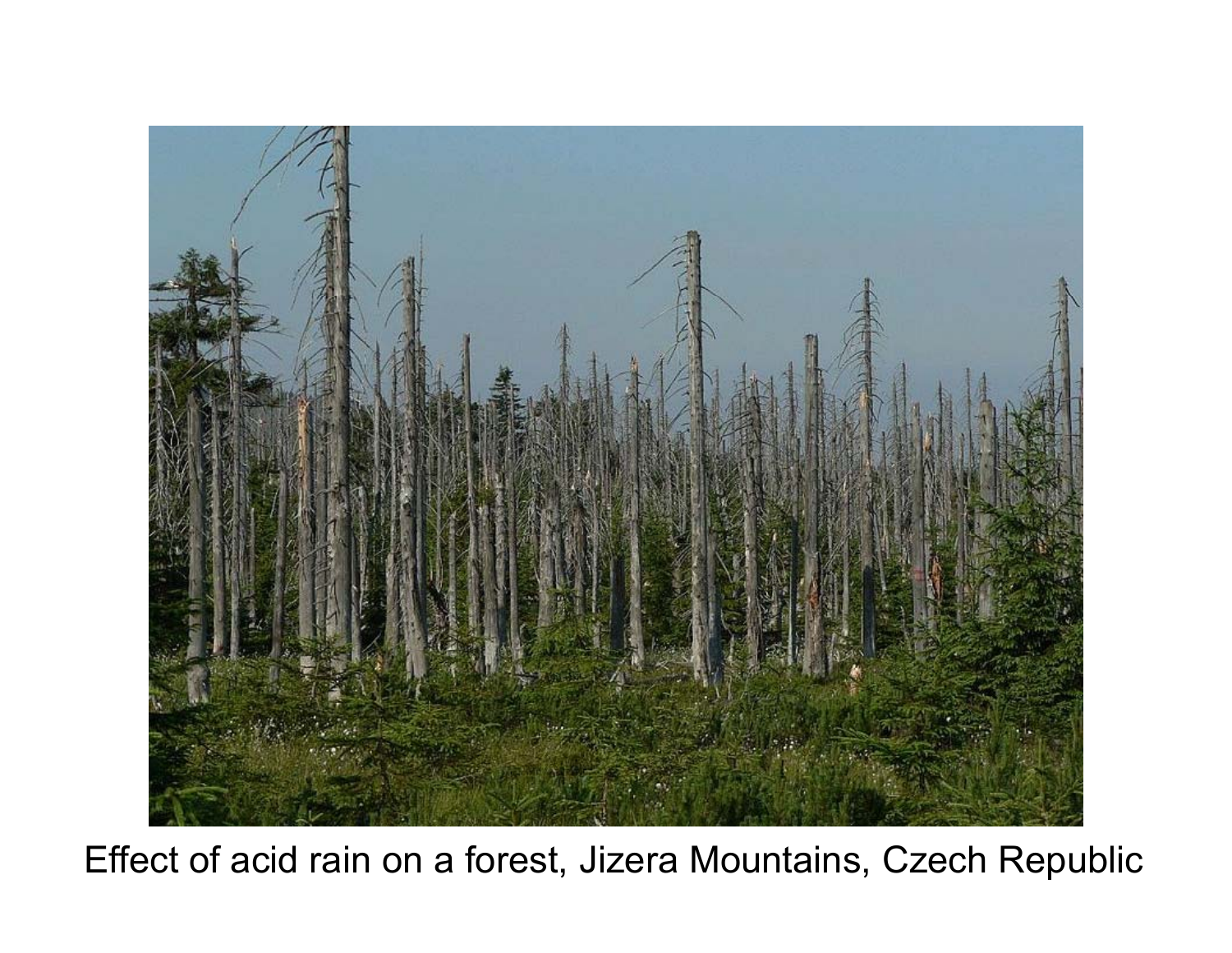#### Acid Sulfate Soils

Acid sulfate soil is the name given to soils that contain iron di-sulfate. Most acid sul phate soils were formed 6000 to 10000 years ago during the last major sea level rise. When

the polar ice melted, new coastal landscapes were formed through rapid sedimentation. Bacteria living in the rich sedimentary mud converted sulfate from tidal waters and iron from organic sediments to form iron disulfate–most commonly pyrite.

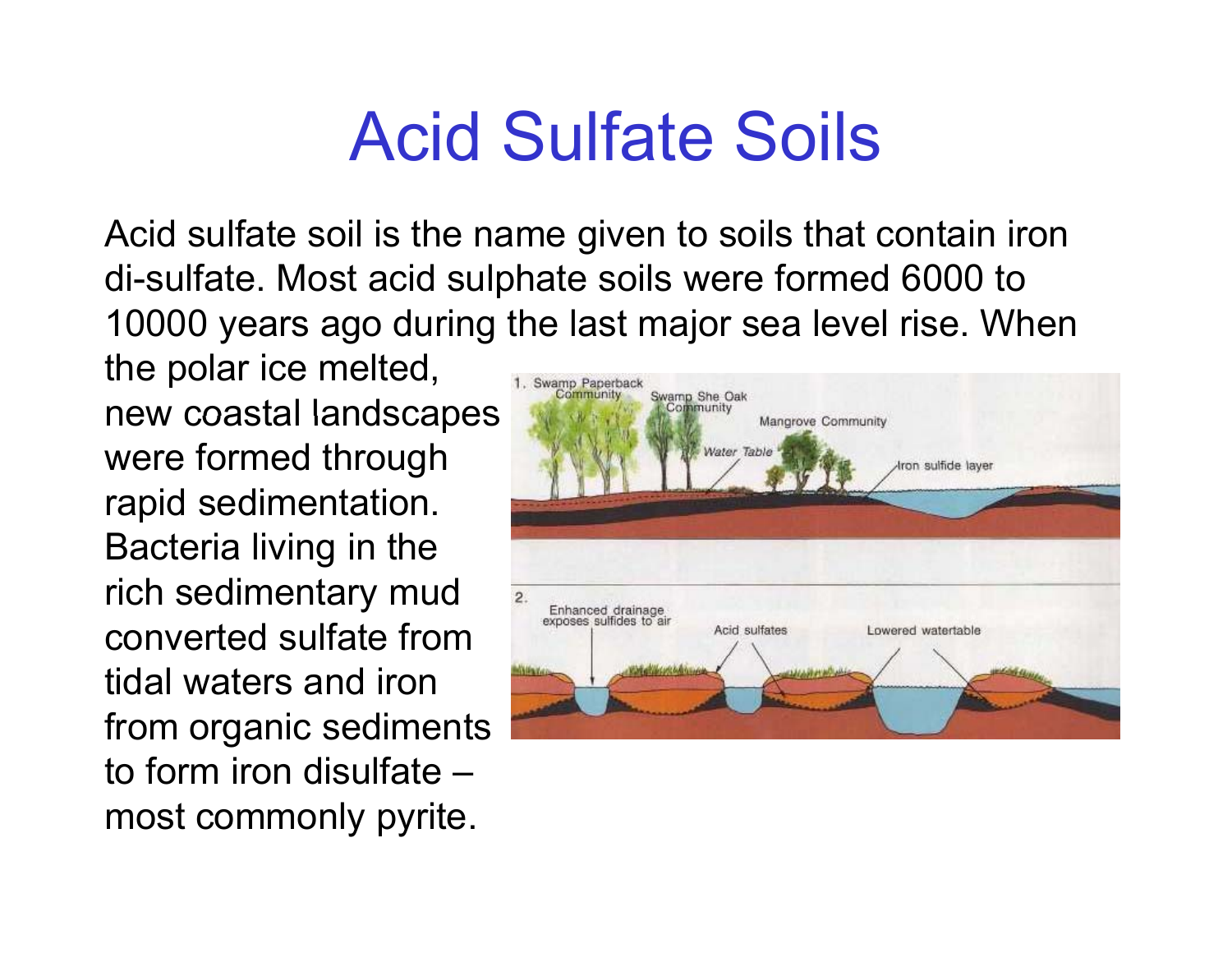#### Technical Solutions

In the United States, many coal-burning power plants use Flue gas desulfurization (FGD) to remove sulphur-containing gases from their stack gases. An example of FGD is the wet scrubber which is commonly used in the U.S. and many other countries. A wet scrubber is basically a reaction tower equipped with a fan that extracts hot smoke stack gases from a power plant into the tower. Lime or limestone in slurry form is also injected into the tower to mix with the stack gases and combine with the sulphur dioxide present. The calcium carbonate of the limestone produces pH-neutral calcium sulfate that is physically removed from the scrubber. That is, the scrubber turns sulfur pollution into industrial sulfates. In some areas the sulfates are sold to chemical companies as gypsum when the purity of calcium sulfate is high. In others, they are placed in landfill.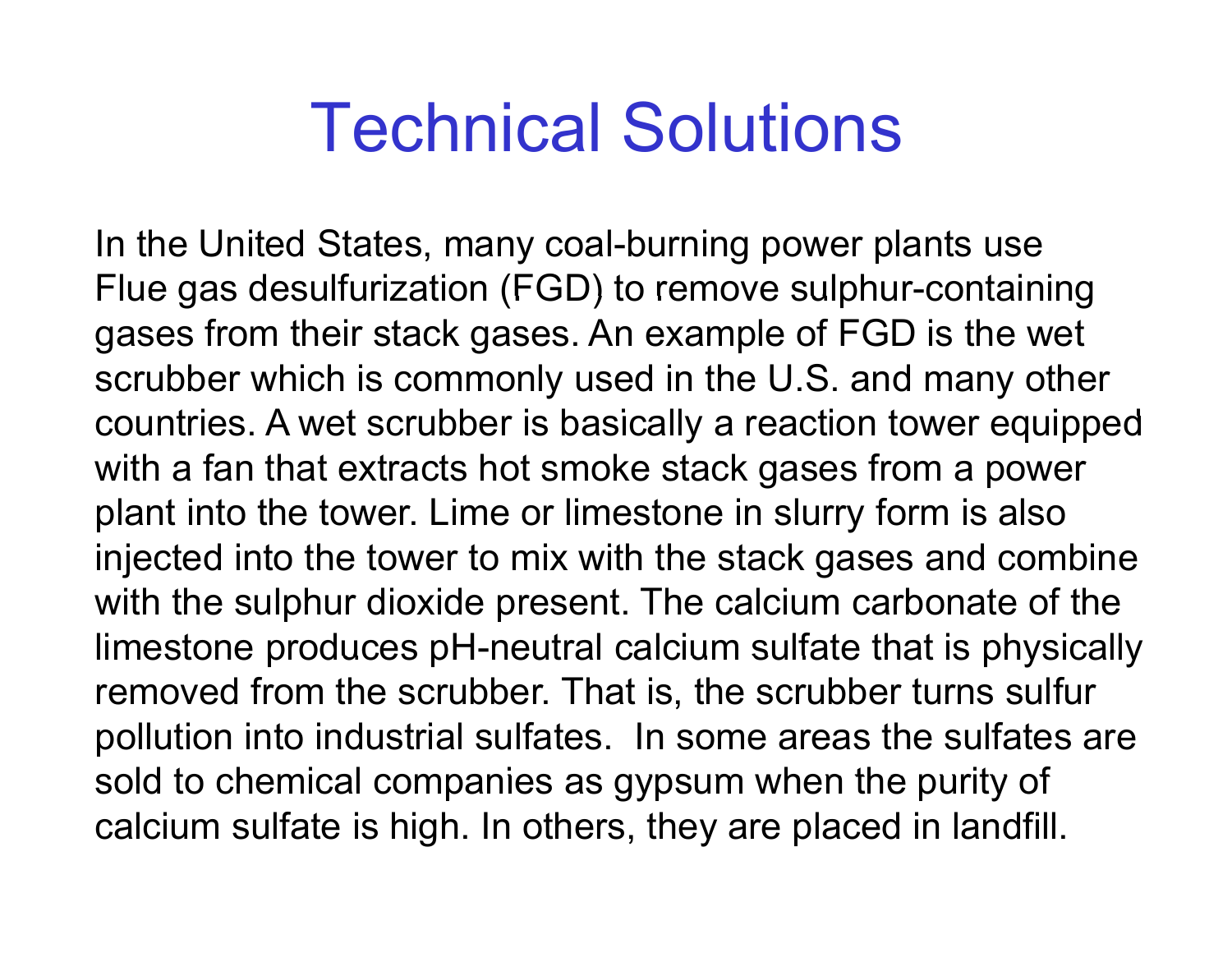# Scrubbing with base solution

 $\mathsf{SO}_2$  is an acid gas and thus the typical sorbent slurries or other materials used to remove the SO $_{\rm 2}$  from the flue gases are alkaline. The reaction taking place in wet scrubbing using a CaCO $_3$  (limestone) slurry produces CaSO $_3$  (calcium sulfite)  $\,$ and can be ex pressed as:

 $\textbf{CaCO}_{3}\text{ (solid) + SO}_{2}\text{ (gas) } \rightarrow \textbf{CaSO}_{3}\text{ (solid) + CO}_{2}\text{ (gas)}$ When wet scrubbing with a Ca(OH) $_{\rm 2}$  (lime) slurry, the reaction also produces CaSO $_3$  (calcium sulphite):

**Ca(OH) 2 (solid) + SO 2 (gas) → CaSO 3 (solid) + H <sup>2</sup>O (liquid)** A similar process is possible with magnesium hydroxide: Mg(OH) $_{\rm 2}$  (solid) + SO $_{\rm 2}$  (gas)  $\rightarrow$  MgSO $_{\rm 3}$  (solid) + H $_{\rm 2}$ O (liquid) Some FGD systems go a step further and oxidize the  $\mathtt{CaSO}_3$ (calcium sulphite) to produce marketable CaSO $_4$  · 2H $_2$ O (gypsum $\,$  $\textsf{CaSO}_{3}\textnormal{ (solid) }$  +  $\textnormal{ }\textnormal{ }\textnormal{ }\textnormal{ }\textnormal{ }\textnormal{ }\textnormal{ }\textnormal{ }\textnormal{ }\textnormal{ }^{4}$  2H<sub>2</sub>O (liquid)  $\rightarrow$  CaSO<sub>4</sub>  $\cdot$  2H<sub>2</sub>O **(solid)**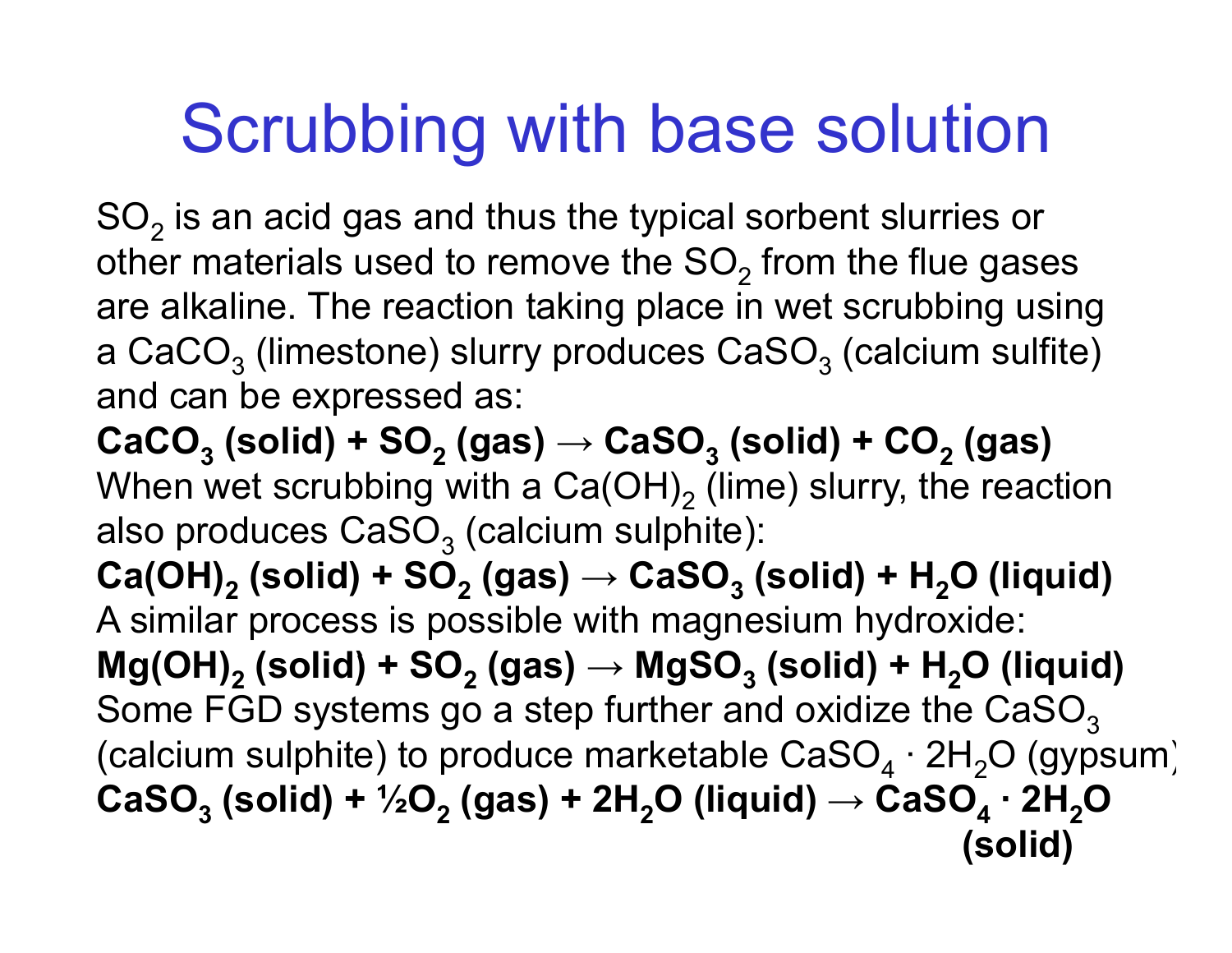

Power plant in New Mexico before installation of flue gas scrubber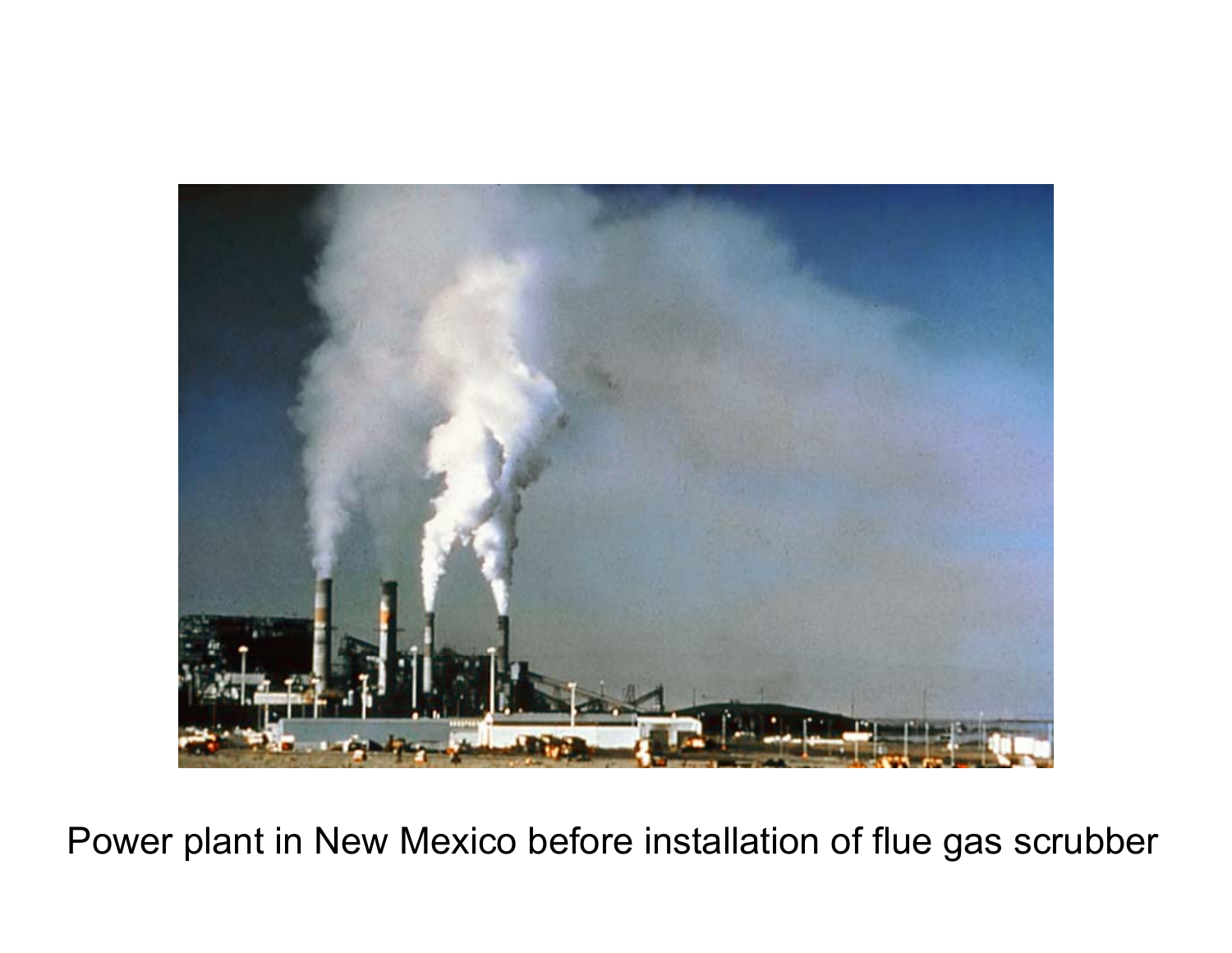### Biological Sulfur Pathways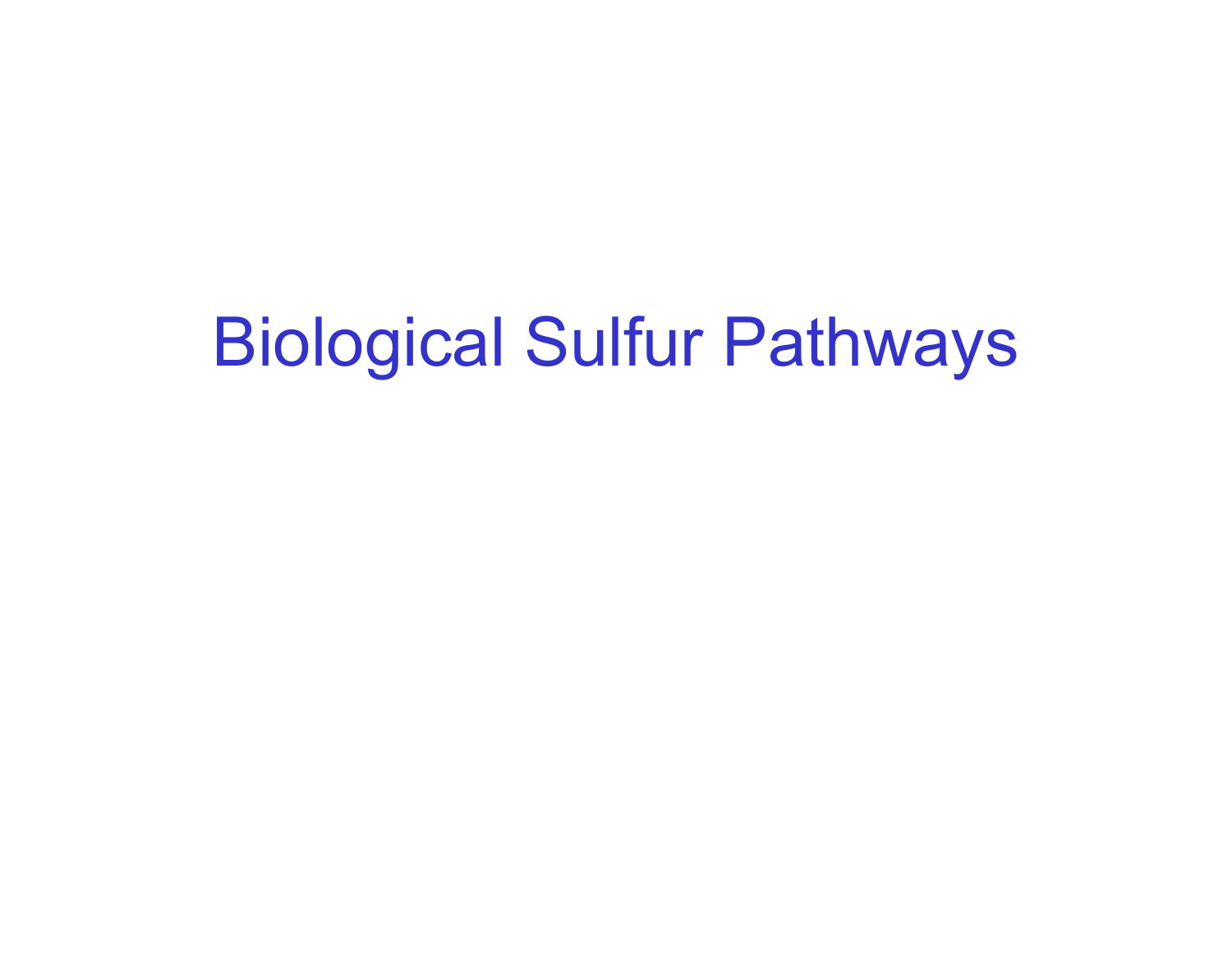#### Uptake by Plants

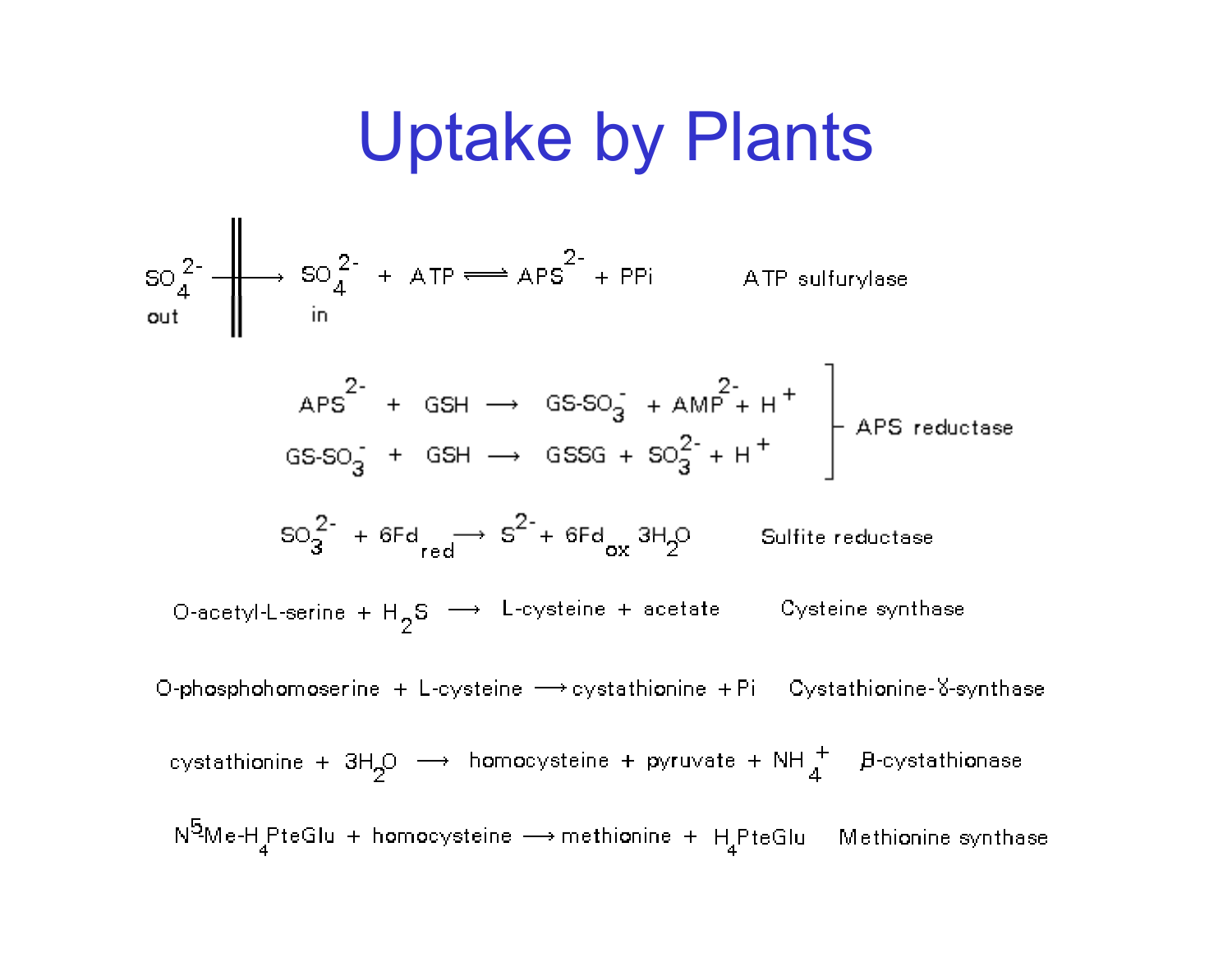# Uptake by Plants

The prevailing evidence is that in plants the sulfate assimilation pathway differs from that in other sulfate assimilating organisms; the main pathway of sulfate reduction in plants appears to be via APS rather than PAPS  $(i.e. APS can be utilized directly, without activation to PAPS,$ as an intermediary substrate in reductive sulfate assimilation). Sulfite is formed from APS by the action of a glutathionedependent APS reductase which possesses APS sulfo transferase activity.

Sulfite generated by the catalytic action of APS reductase is reduced to free sulfide by sulfite reductase [EC 1.8.7.1]. A cDNA termed *sir* has been isolated from *Arabidopsis thaliana* le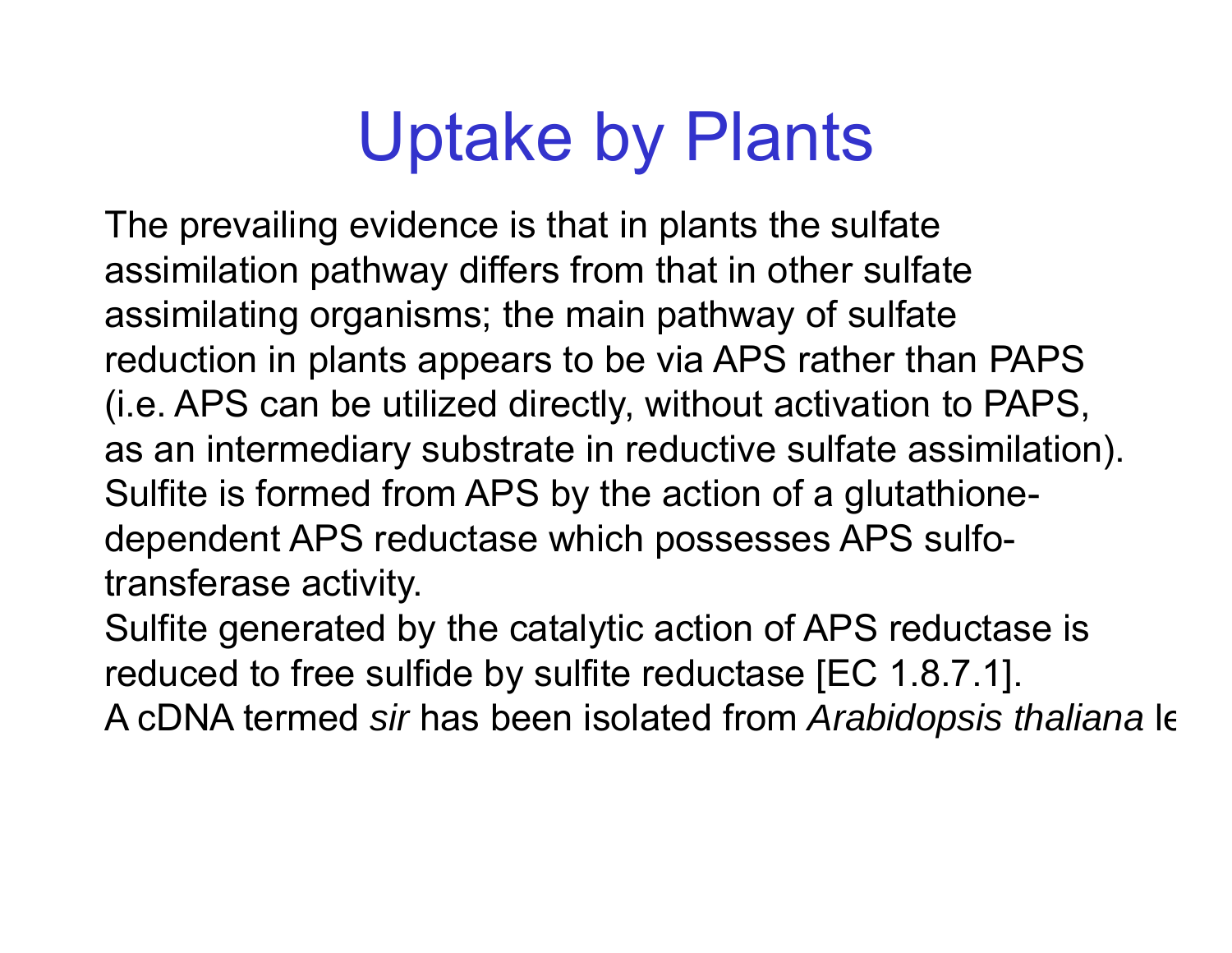#### Biological sulfur transformations

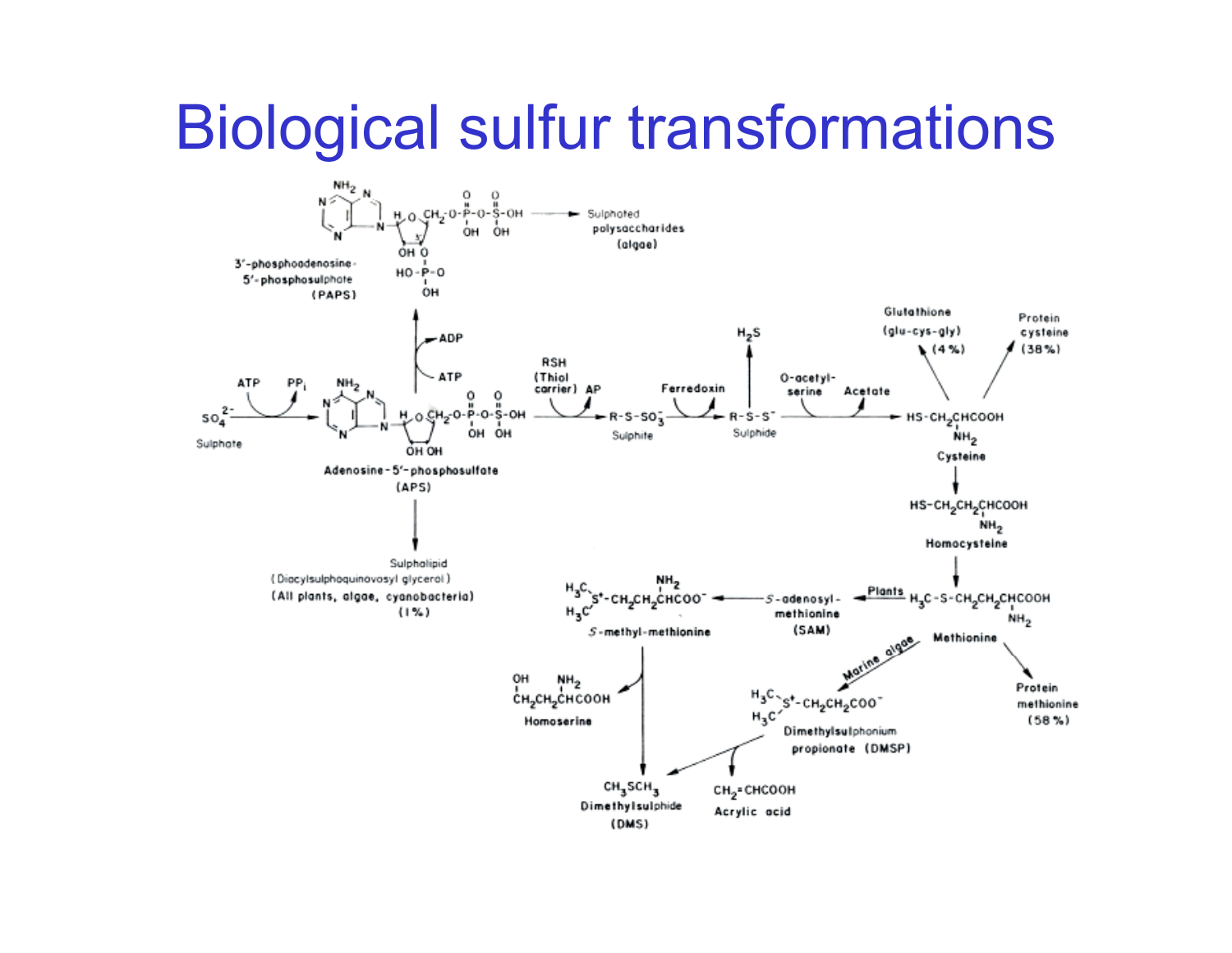#### PAPS

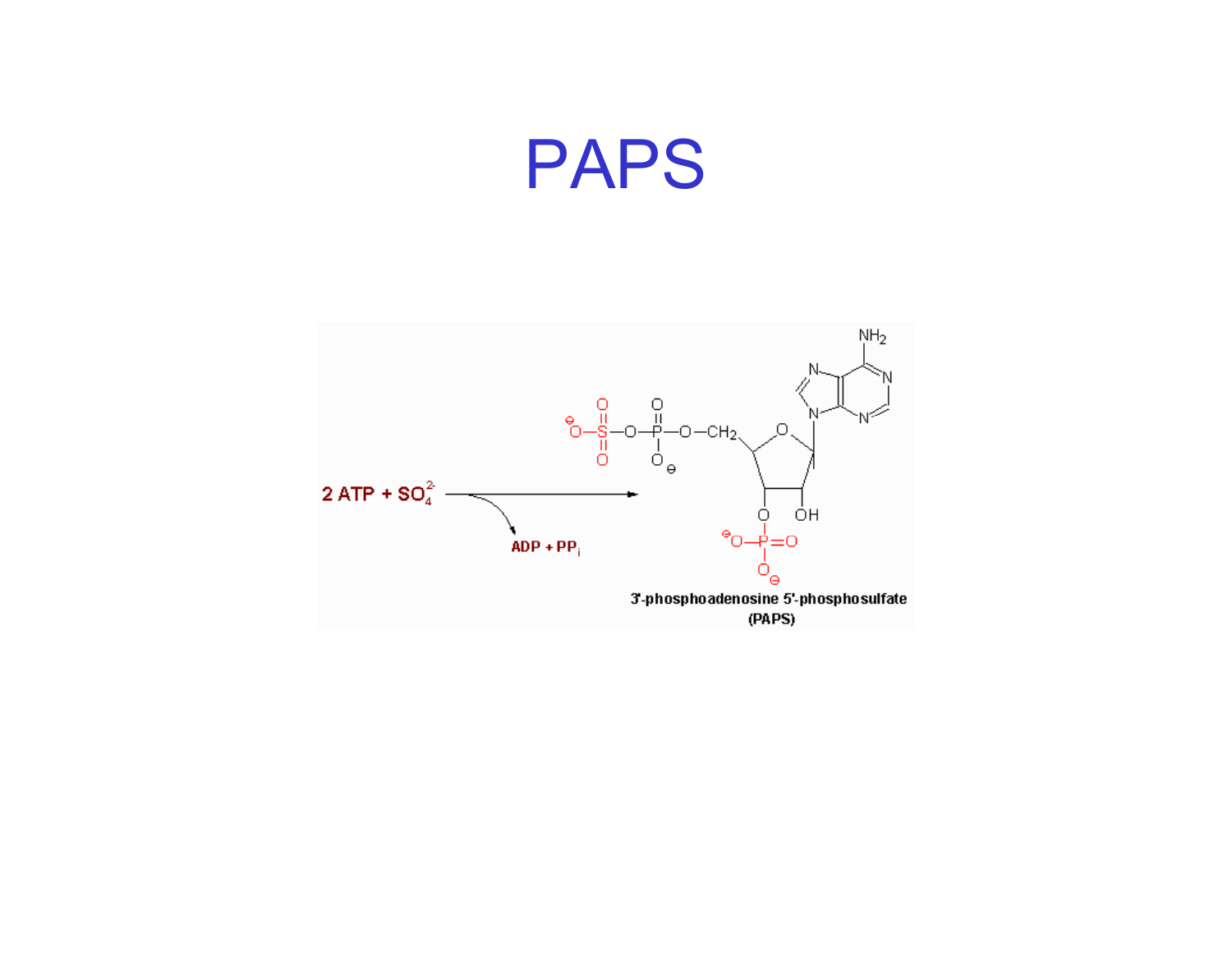# Photosynthetic sulfur oxidation

The light-induced oxidation of hydrogen sulfide for harvesting electrons during photosynthesis uses the following process: H<sub>2</sub>S -----> Sº + 2 H<sup>+</sup>+ 2 e<sup>-</sup>

Green and purple sulfur bacteria (photosynthetic).

Must live in the light. Cannot exist deep in the deep oceans.

Environment must contain a source of hydrogen sulfide,

usually arising from desulfuration of decaying organic material or from sulfate reduction.

These organisms are often found in waters "one level" above decaying organics or sulfate reducers where they acquire hydrogen sulfide bubbling up from below and are simultaneously illuminated by the sunlight.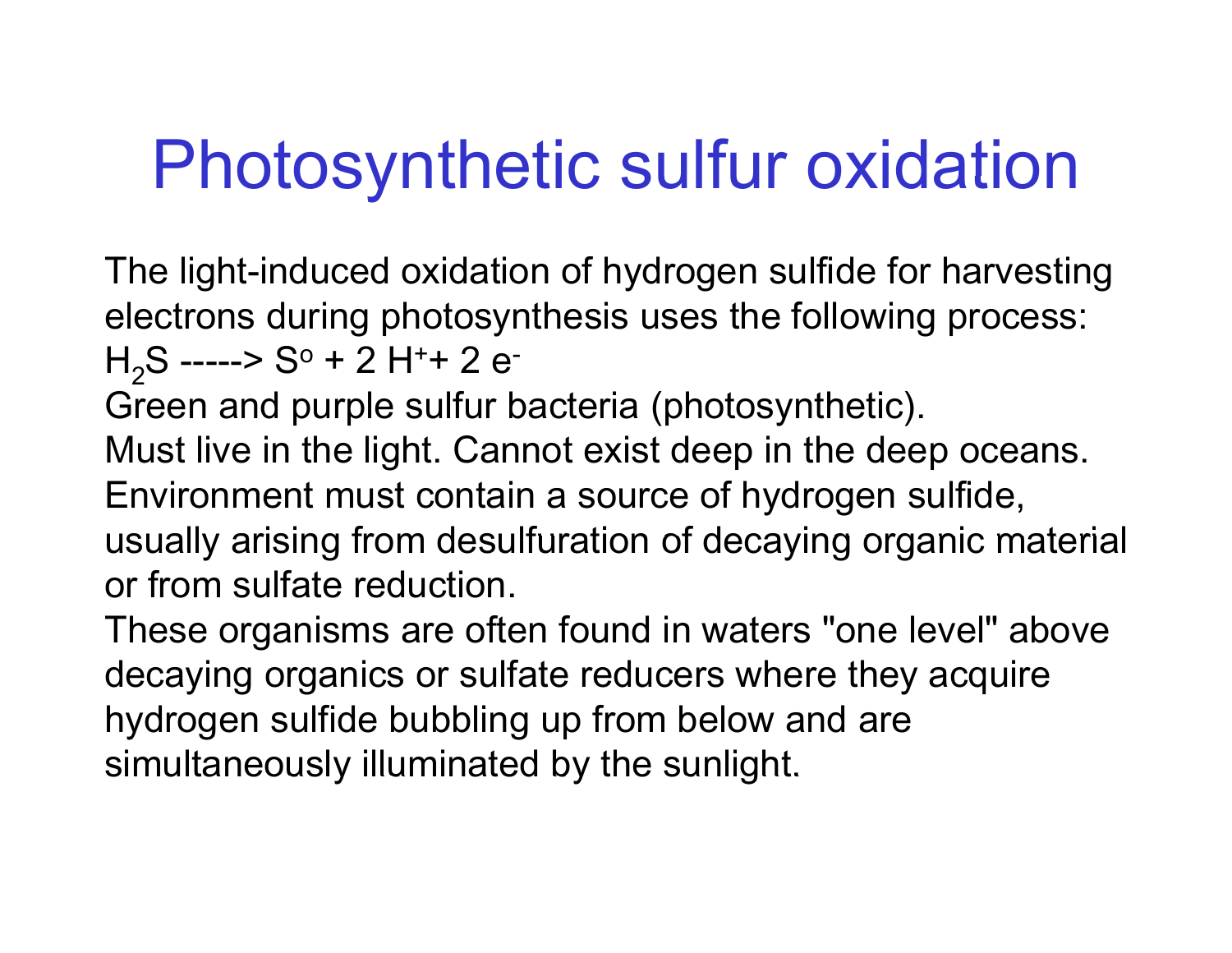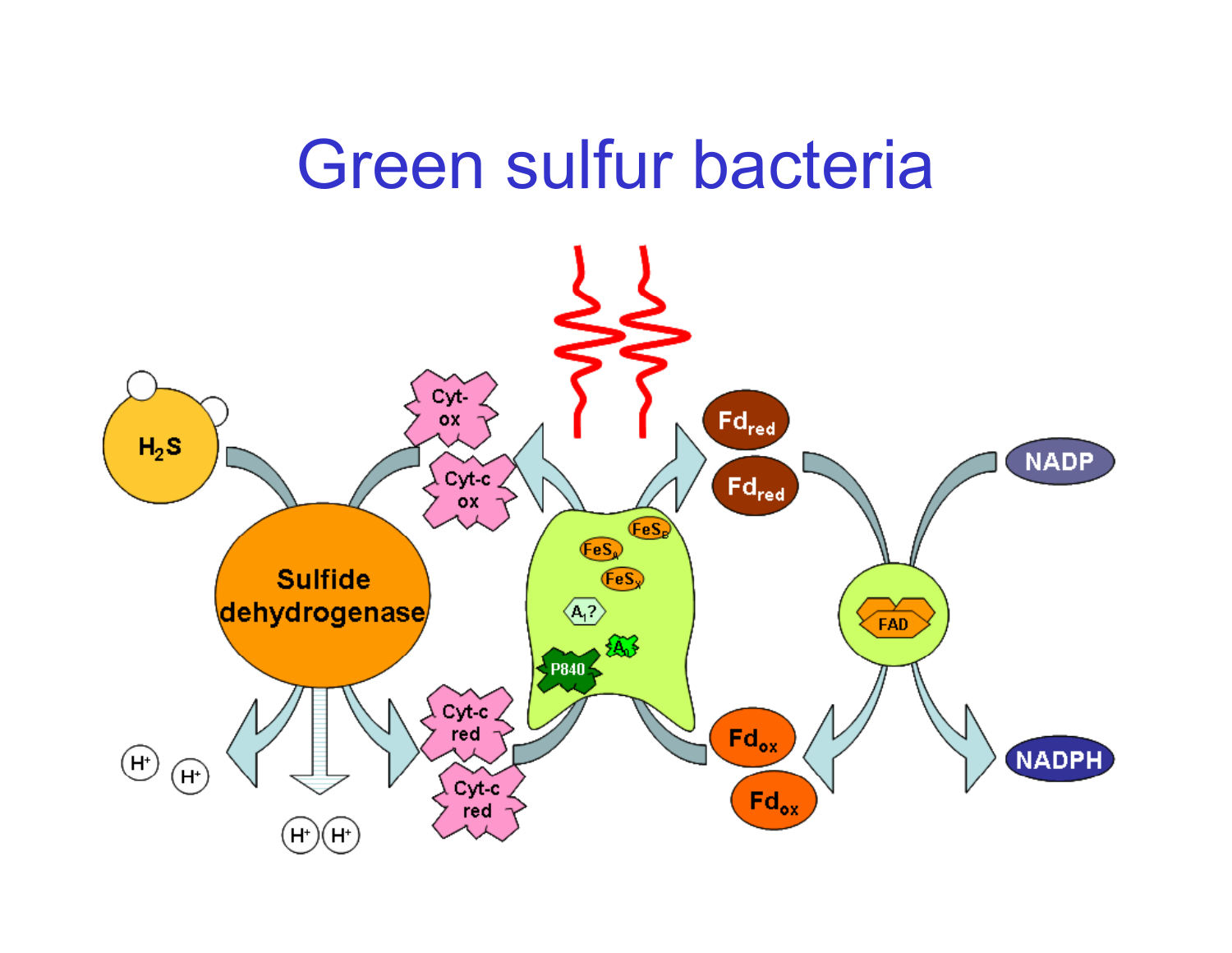### Green sulfur bacteria

The purple sulfur bacteria chanced upon another way. All cells already contain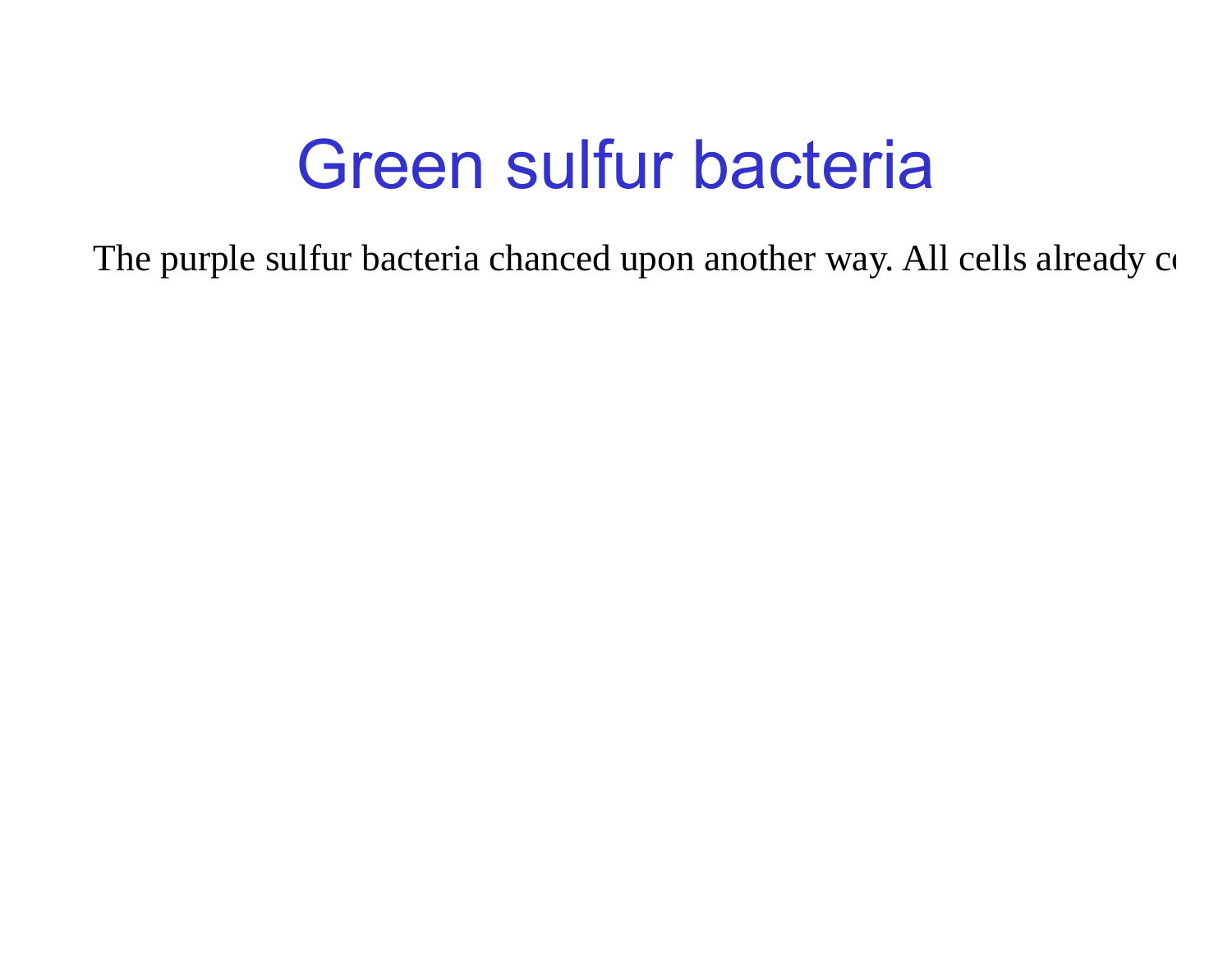### Chemolithotrophs

Oxidation of hydrogen sulfide generates energy: a. Hydrogen sulfide can be oxidized to elemental sulfur:  $\rm H_2S$  + 1/2 O $_2$  -----> S $^{\rm o}$  +  $\rm H_2O$  + energy b. Elemental sulfur in turn can be oxidized to sulfate:Sº + 1 1/2 O $_{2}$  + H $_{2}$ O ---> SO $_{4}$ <sup>2-</sup> + 2 H<sup>+</sup> + energy

Bacteria that oxidize sulfur-containing materials occur in *both* oxic and anoxic environments. Those that live in oxic environments perform the reactions shown above. A different electron acceptor, such as nitrate, is utilized in anoxic environments since the "favorite" acceptor, oxygen, is unavailable. The oxidation of sulfur in oxic habitats produces sulfuric acid (SO $_4^{\rm 2-+}$  2 H $^{\rm +}$  = H $_2^{\rm}$ SO $_4^{\rm}$ ). Oxic chemolithotrophs must be acidophiles that can tolerate acidic habitats.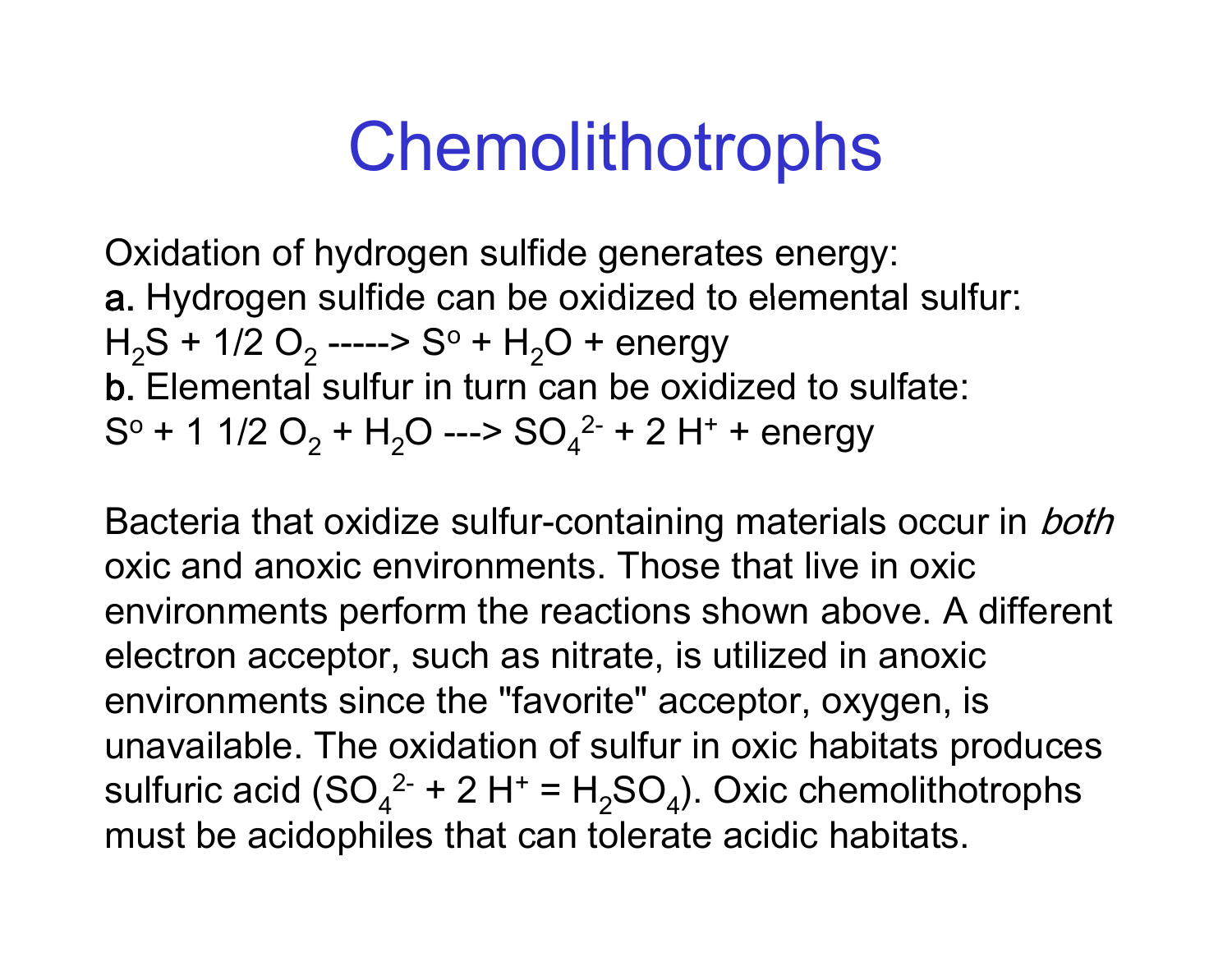# Chemolithotrophs

#### What is the source of hydrogen sulfide?

Desulfuration of decaying organic material Sulfate reducers

#### Volcanic activity

For example, chemolithotrophs near thermal vents in the deep sea harvest the energy from this source. Thus they form the foundation of whole communities in the deep sea where light cannot penetrate.

#### When is elemental sulfur (Sº) oxidized?\_

Organisms will oxidize hydrogen sulfide (H $_{2}$ S) until it runs out and then begin utilizing elemental sulfur. This is logical, since more energy can be acquired from oxidizing hydrogen sulfide com pared to elemental sulfur. Use of an alternate substrate requires the expression of genes not previously expressed.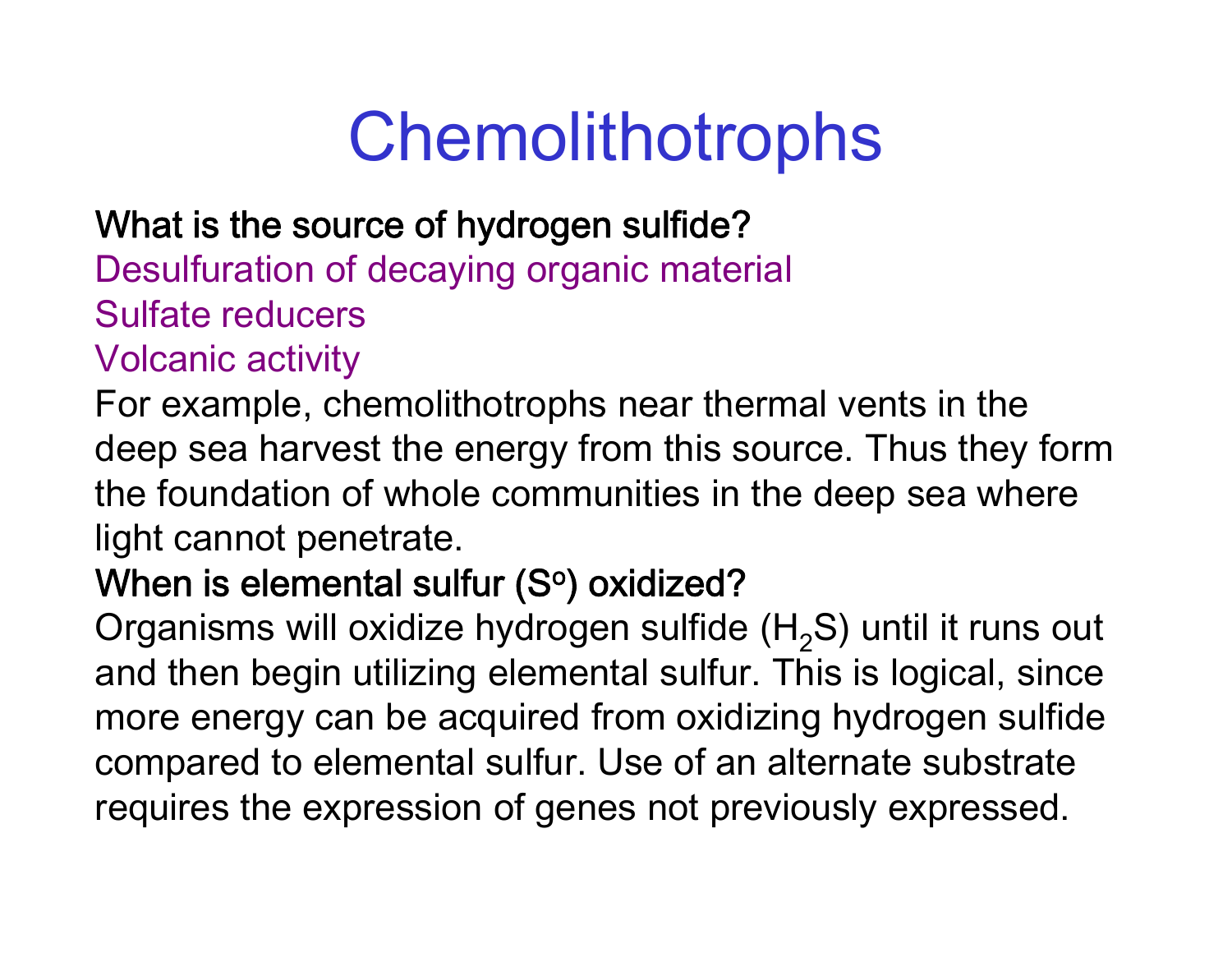#### Chemolithotrophic organisms

(iii) The *Thiovulum/Riftia* symbiosis - *Riftia* is a tube worm,  $\sim$  2 meters long, found near thermal vents in the deep sea. *Riftia* contains an organ called a trophosome that harbours

Thiovolum and several other prokaryotic genera (~ 4 x 10<sup>9</sup> cells/gram). The worm contains a unique hemoglobin that binds the hydrogen sulfide generated by volcanic activity and delivers it to the bacterial symbiont. Bacterial oxidation of the hydrogen sulfide generates the energy that is required to fix carbon. The worm receives the fixed carbon from the bacteria.

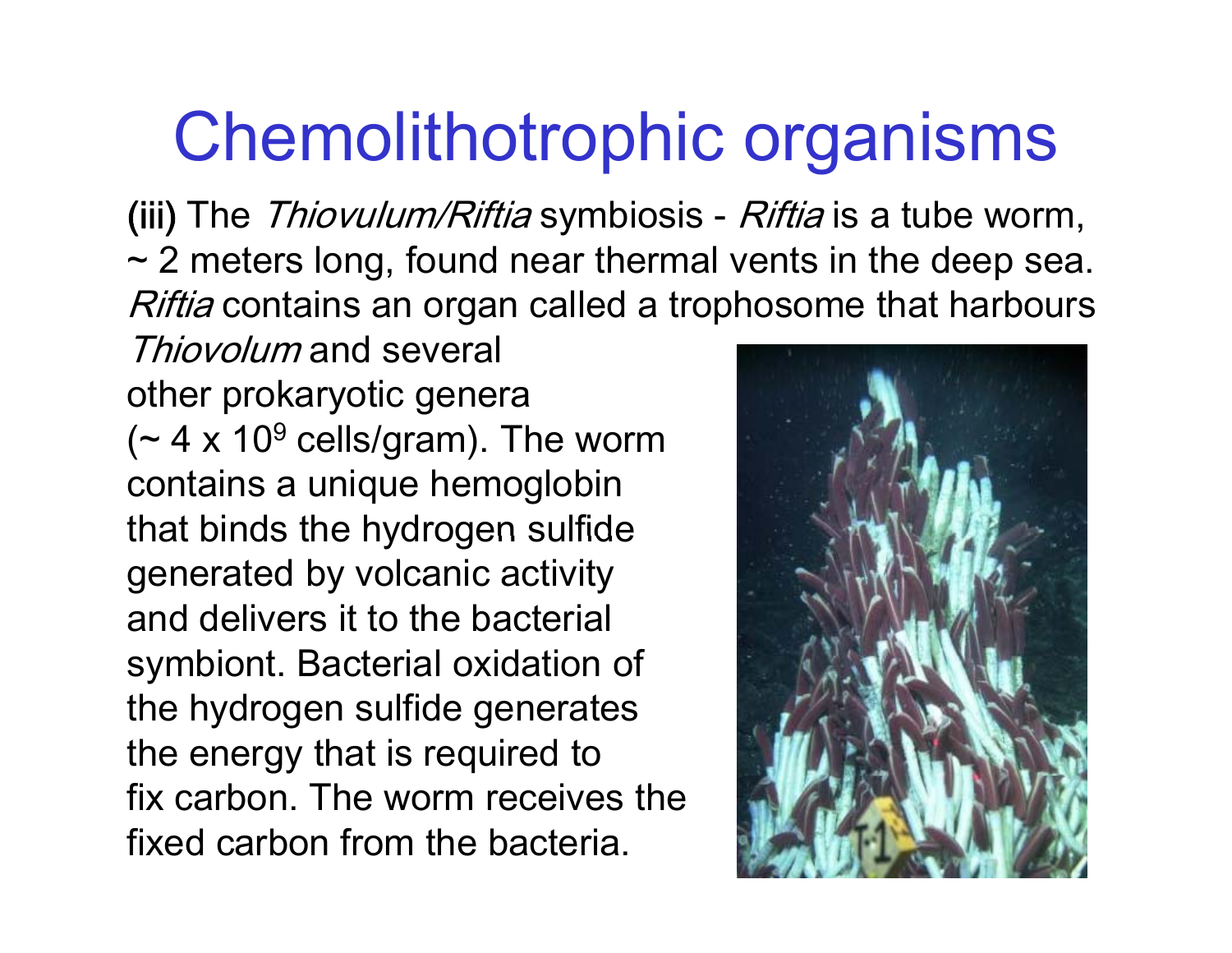## Giant zinc binding hemoglobin

**Riftia pachyptila C1 Hb structure**



**Flores, Jason F. et al. (2005) Proc. Natl. Acad. Sci. USA 102, 2713-2718**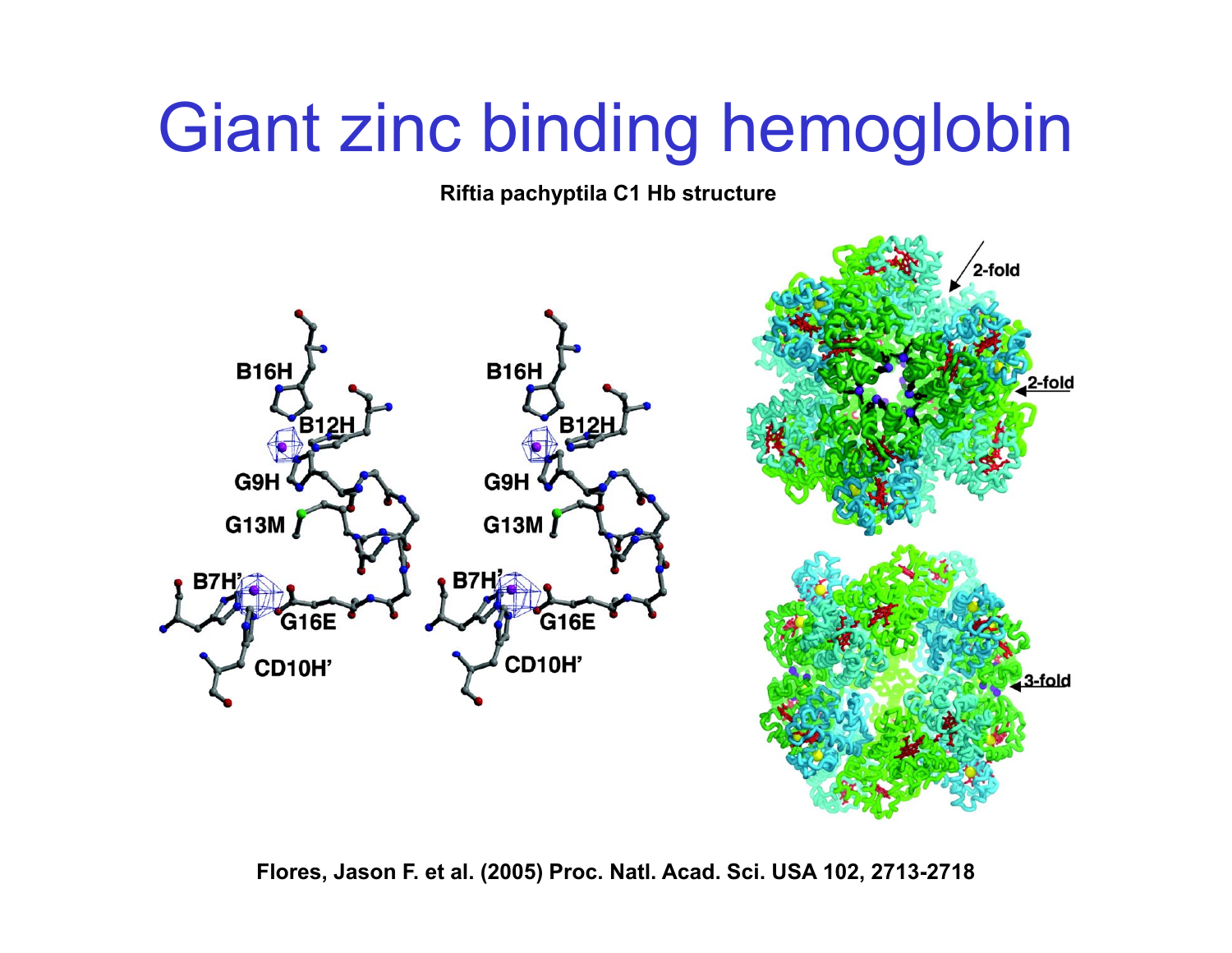# Chemolithotrophic organisms

(i) Beggiatoa - historically important because it was the first chemolithotroph identified.

(ii) Thiobacillus - an obligate acidophile, very tolerant of low pH; in addition to oxidizing hydrogen sulfide, this organism can extract iron from solid pyrite (FeS<sub>2</sub>) in a two-step process in which sulfur atoms are oxidized. First, the organism catalyzes the oxidation of ferrous iron, generating ferric iron Fe $^{\rm 2++}$  1/2 O $_{\rm 2}$  + 2 H+ -----> Fe $^{\rm 3++}$  H $_{\rm 2}$ O

Secondly, the ferric iron produced spontaneously reacts with pyrite

 $\mathsf{FeS}_2$  + 14 Fe $^{3+}$  + 8 H $_2$ O -----> 15 Fe $^{2+}$  + 2 SO $_4$  $^{2-}$  + 16 H $^+$ Note: The reaction is self-supporting, since the ferrous iron produced in the second reaction can be fed back into the first reaction.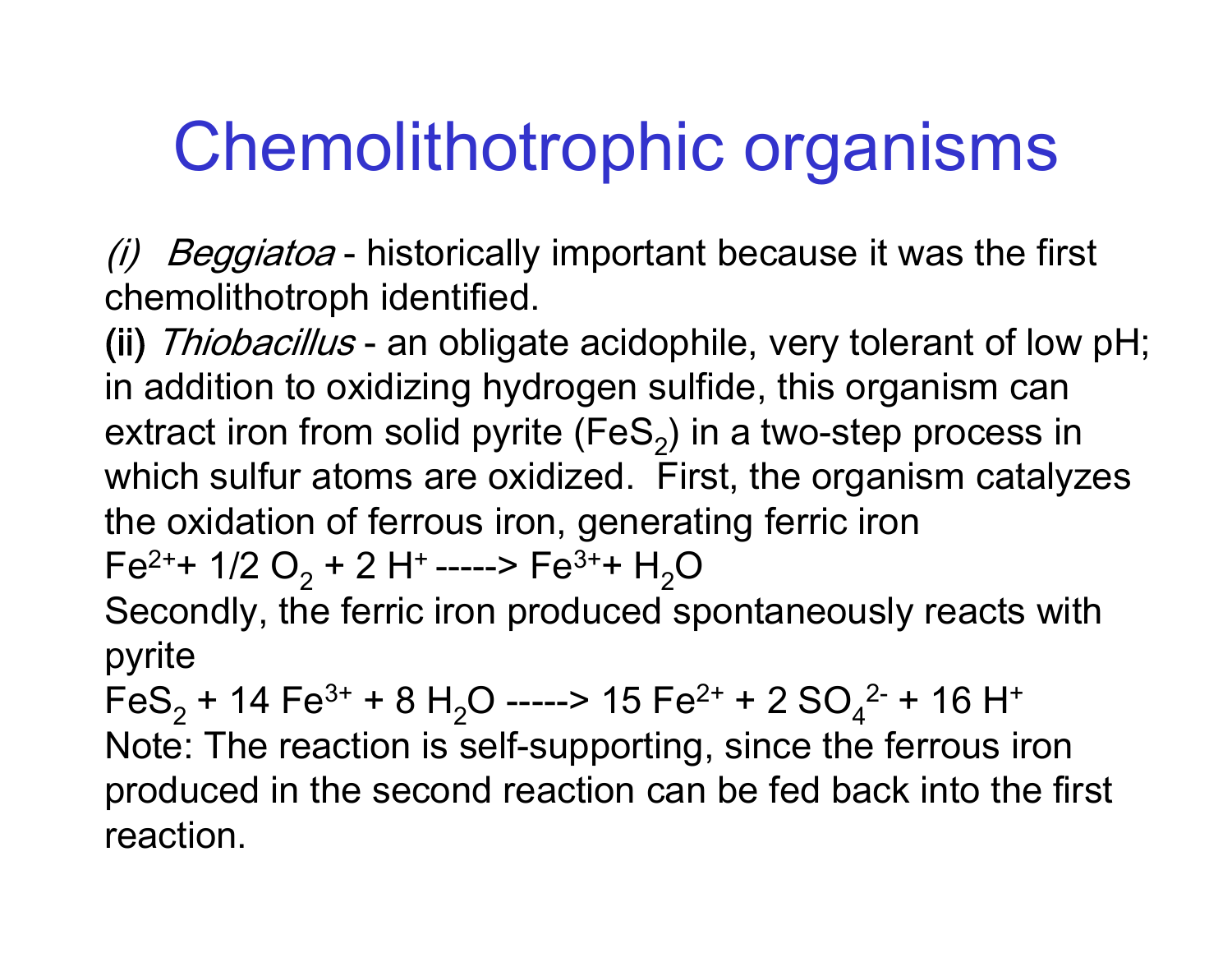# Dissimilative sulfur reduction

Dissimilative sulfate reduction involves using sulfate as a terminal electron acceptor during the energy-generating oxidation of various materials. A specific example of sulfate reduction involves the oxidation of molecular hydrogen (H<sub>2</sub>) that occurs in several steps:

1. Sulfate, which is fairly stable, is activated by reaction with ATP, forming adenosine phospho sulfate (APS):

 $\mathrm{SO}_4$ <sub>4</sub><sup>2-</sup> + ATP -----> APS + PP<sub>i</sub>

2. A hydrogenase splits molecular hydrogen, and the electrons contained therein are used to reduce the sulfur atom of APS, releasing sulfite (SO $_3^{\,2-})$ 2- ).

 $\mathsf{APS}{}+ \mathsf{H}_2$ ----->  $\mathsf{SO}_3{}^2$ <sup>2-</sup> + AMP + H<sub>2</sub>O

 This reaction involves an intermediate electron carrier, cytochrome c3, that is diagnostic for dissimilative sulfate reducers.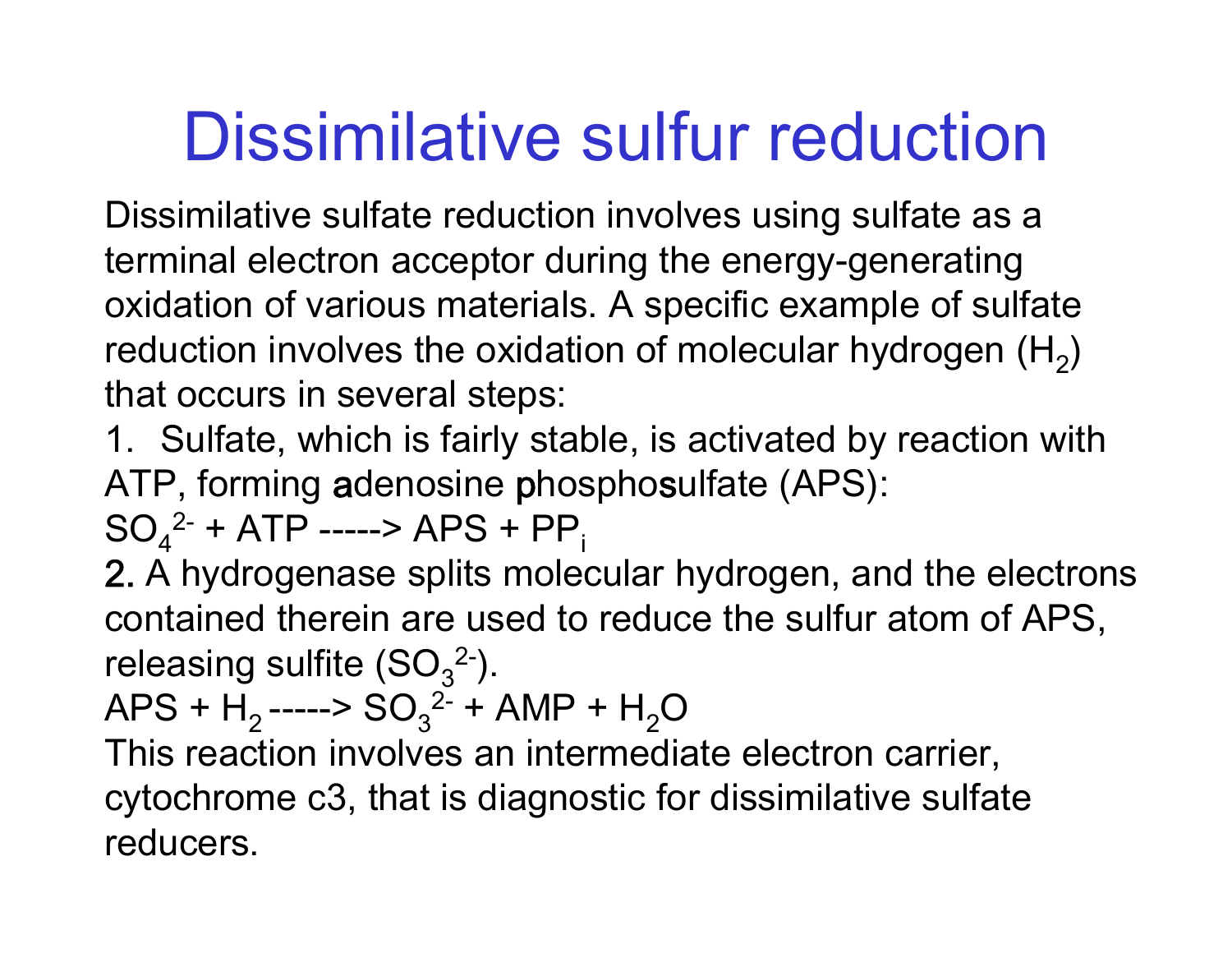# Dissimilative sulfur reduction

3. Using more electrons derived from molecular hydrogen, sulfite is reduced, producing hydrogen sulfide:

SO <sup>2-</sup> + 6 H  $_3^{2}$  + 6 H<sup>+</sup> <sup>2-</sup> + 6 H<sup>+</sup>+ 6 e<sup>-</sup> ------> H<sub>2</sub>S + H<sub>2</sub>O + 2 OH<sup>-</sup>

Two additional points:

a. Sulfite is toxic to most organisms, so it is reduced as soon as it is produced, i.e. organisms do not wait until sulfate is exhausted to begin utilizing sulfite. The hydrogen sulfide product is also toxic, but it is a gas that escapes into the atmosphere as it is generated.

b. The reaction generates hydroxide ions that elevate the pH and thus aid in de-acidification.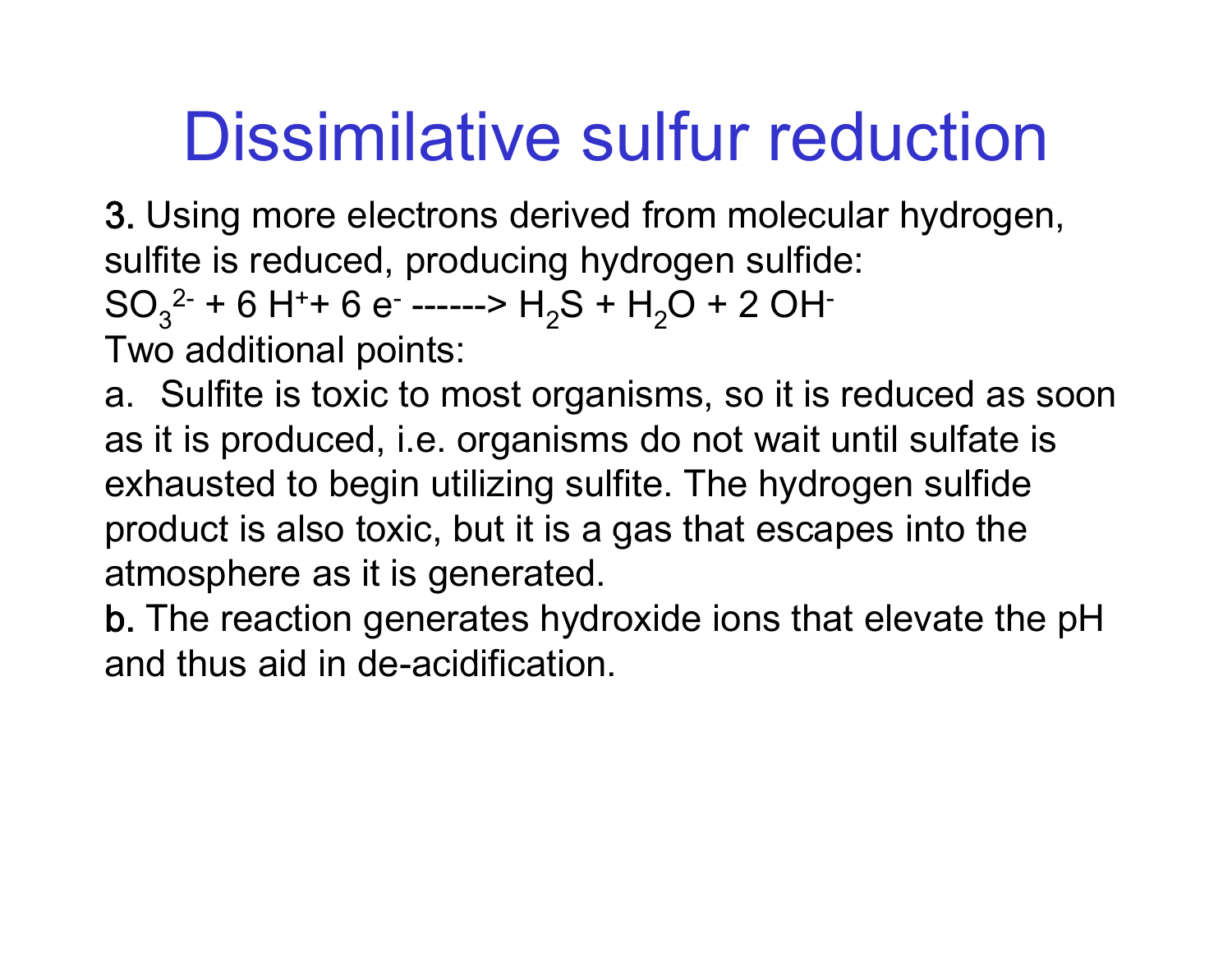# Characteristics of dissimilative organisms

The dissimilative sulfate reducers live in anoxic environments. Sulfate reducers occur in aquatic habitats, where sulfate is generally abundant. Some occur in the anoxic layers of soils where a lesser amount of sulfate resides.

The dissimilative sulfate reducers are mostly organotrophs. Because of sulfate's low reduction potential, its reduction generates little energy. In other words, sulfate is a poor electron acceptor. Thus, it is not practical to fix carbon using sulfate reduction as an energy source. As a rule, dissimilative sulfate reducers require a carbon source, commonly acetate.

Note - Some organisms can use a variety of electron acceptors. They exhaust the preferred acceptor first and then switch to the next best acceptor, etc.

Rank of electron acceptors: O $_{2}$  > NO $_{3}^{\cdot}$  > SO $_{4}^{\prime}$ 2-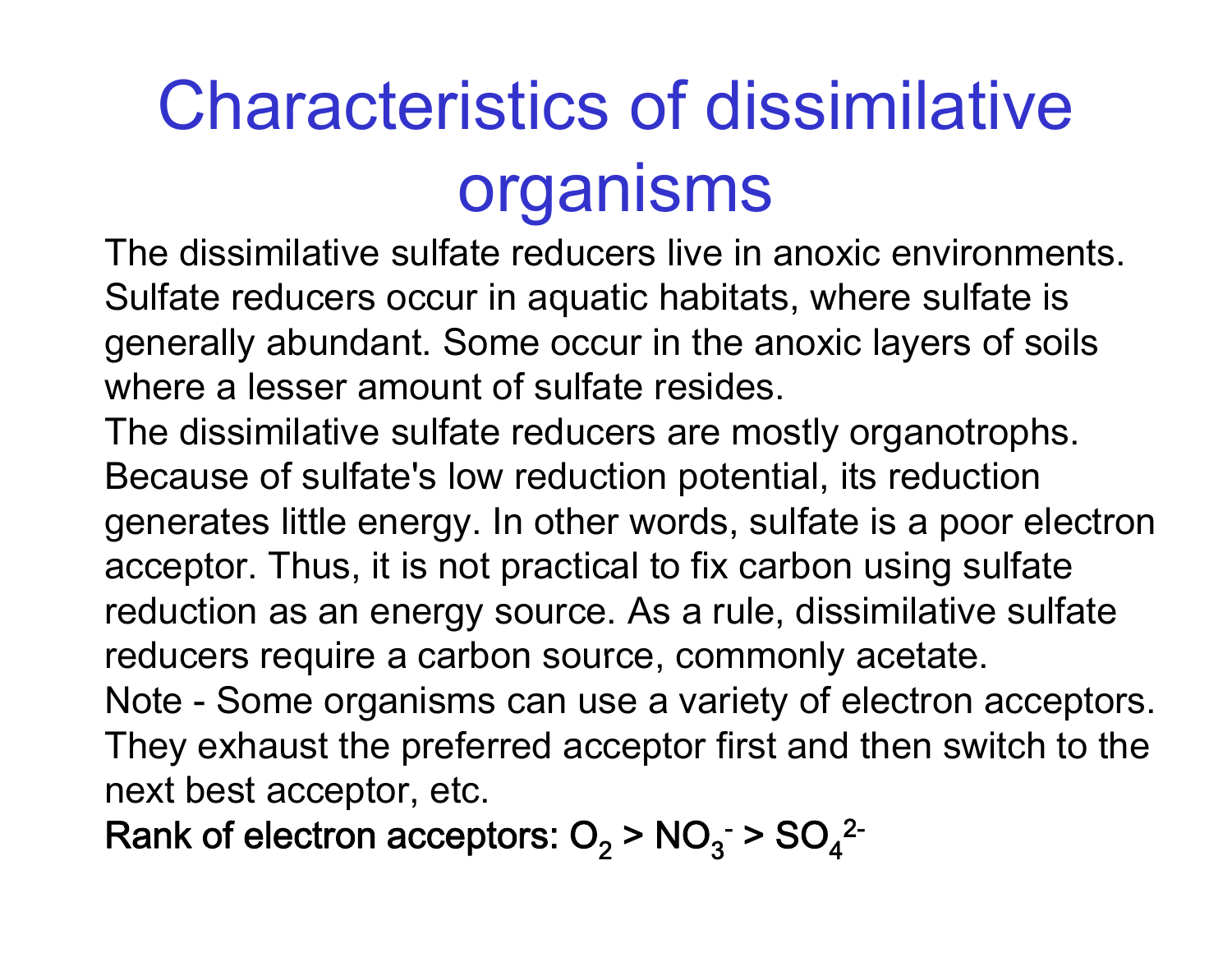#### Sulfite oxidase function

**Sulfite oxidase** is a biologically important enzyme found in all liv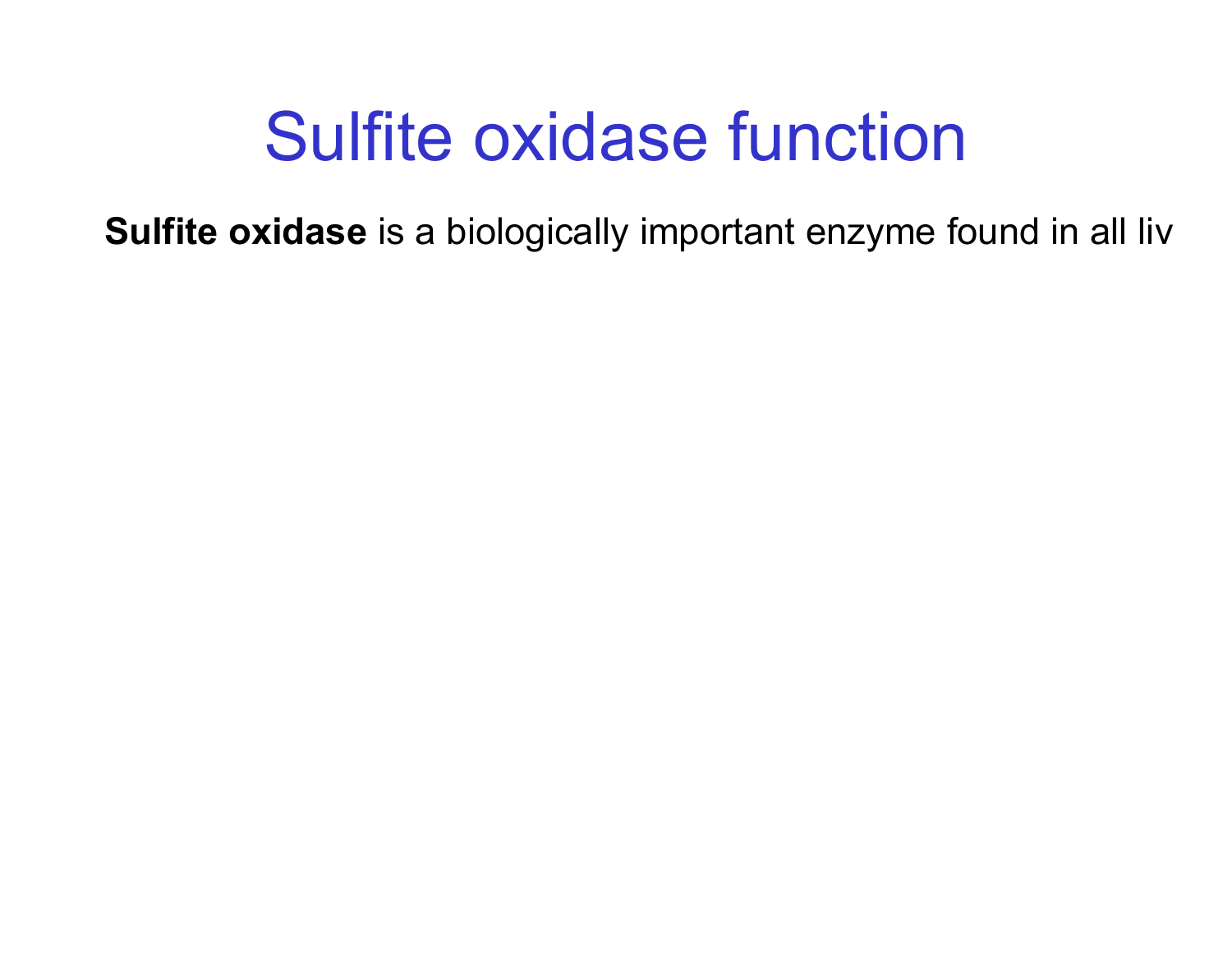#### Sulfite oxidase structure

Sulfite oxidase contains two identical subunits. The N-terminal domain has a heme cofactor with three adjacent antiparallel beta sheets and five alpha helices. The C-terminal domain hosts a molybdopterin cofactor that is surrounded by thirteen beta sheets and three alpha helices. The molybdopterin cofactor has a Mo(VI) center, which is bondedto a sulfur from cysteine, an ene-dithiolate from pyranopterin, and two terminal oxygens.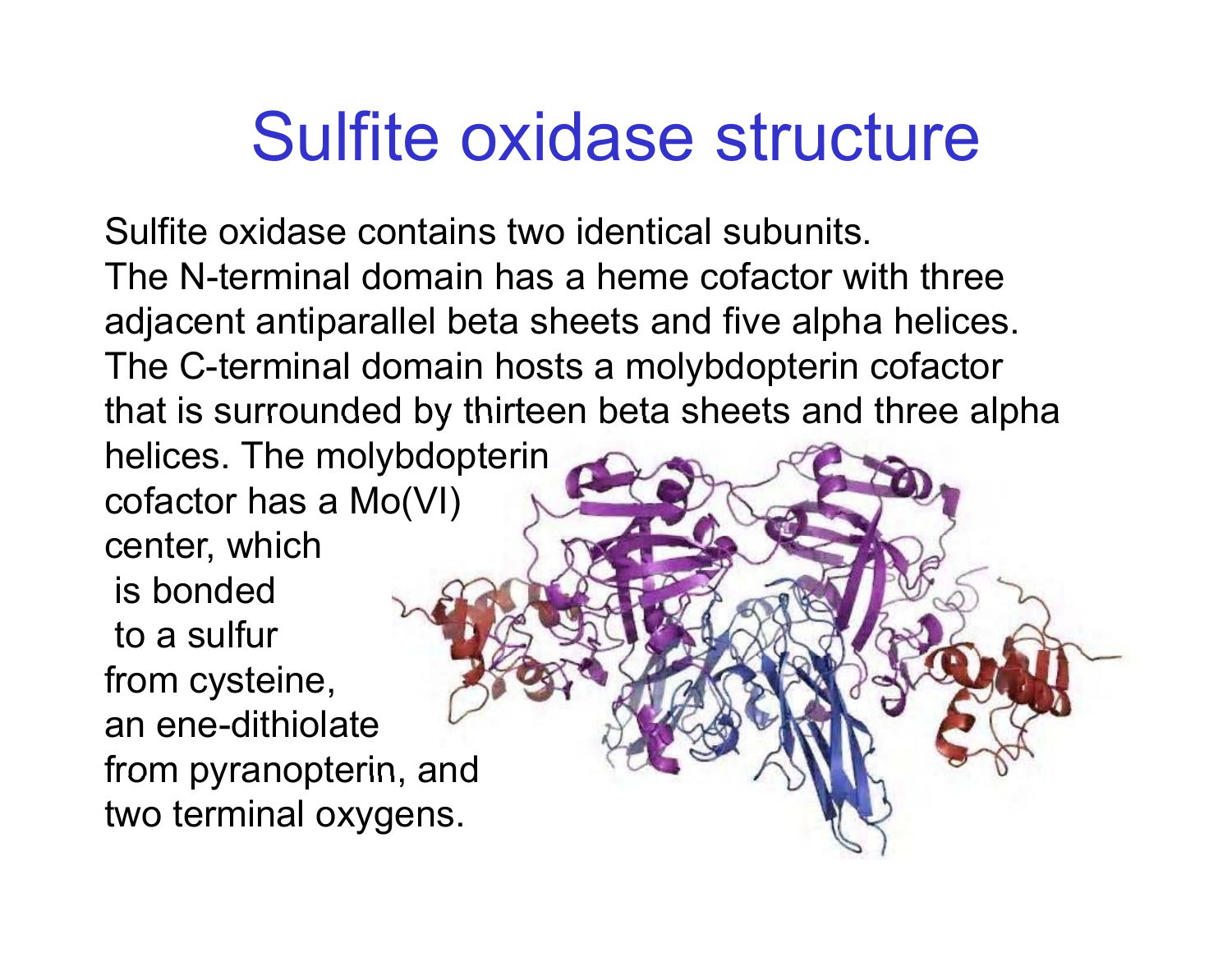#### Sulfite oxidase mechanism